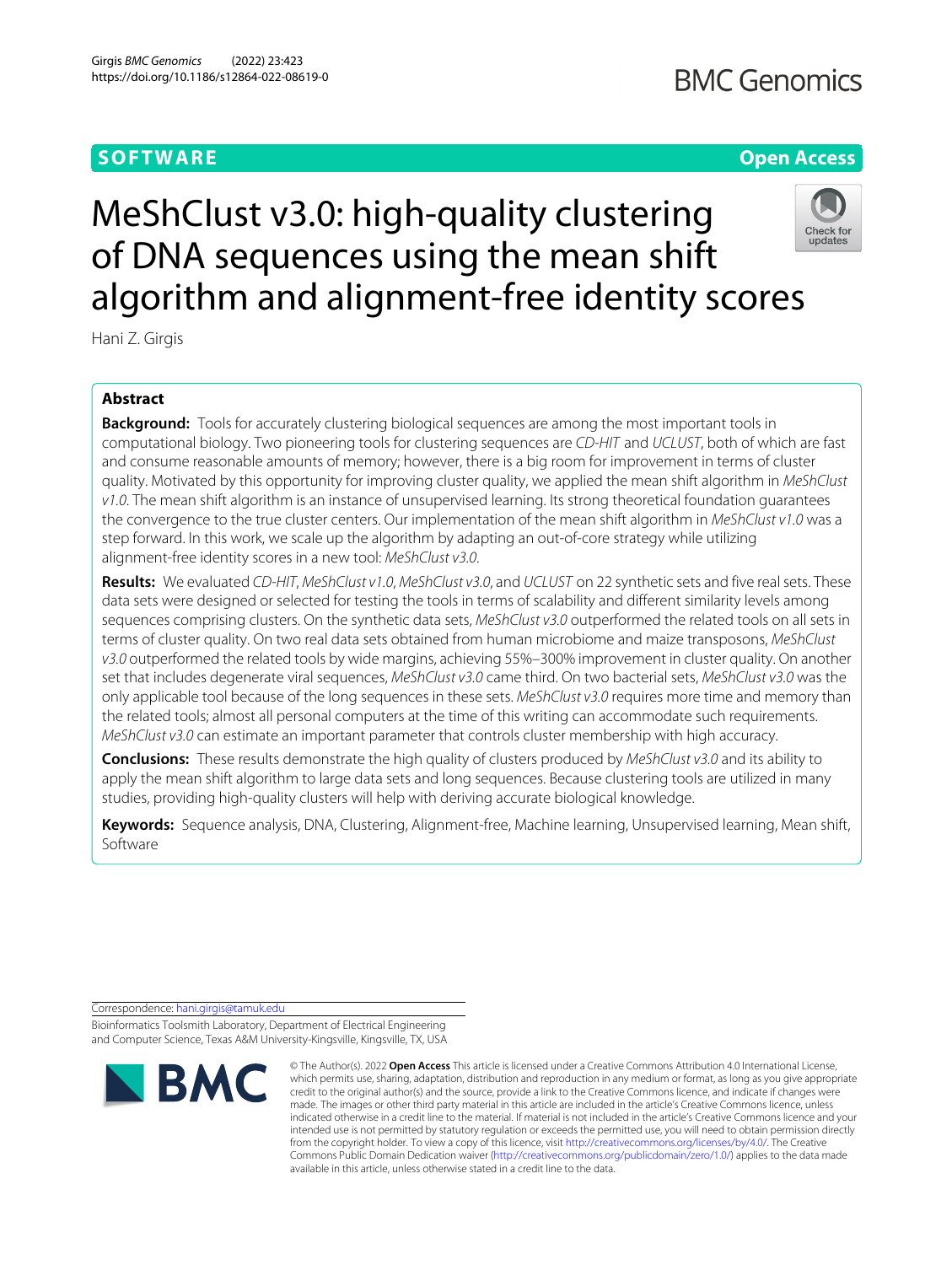#### **Background**

Clustering DNA sequences has broad applications in molecular biology. Clustering tools have been applied to grouping transposable elements  $[1-4]$  $[1-4]$ , open reading frames  $[5, 6]$  $[5, 6]$  $[5, 6]$ , and expressed sequence tags  $[7-10]$  $[7-10]$ . Cluster analysis has been utilized as a "complement" to phylogenetic analysis [\[11\]](#page-15-6). Clustering tools have been used in identifying sub-types in a viral population [\[12\]](#page-15-7), identifying "non-reference representative sequences" needed for constructing a pangenome [\[13\]](#page-15-8), decomposing genomes [\[14\]](#page-15-9), and "assigning individuals" to operational taxonomic units using DNA barcodes [\[15\]](#page-15-10).

The two most widely used clustering tools are *CD-HIT* [\[16\]](#page-15-11) and *UCLUST* [\[17\]](#page-15-12). These pioneering tools have been utilized in thousands of studies. *CD-HIT* and *UCLUST* depend on greedy algorithms for clustering sequences and on the Needleman-Wunsch global alignment algorithm [\[18,](#page-15-13) [19\]](#page-15-14) for evaluating sequence similarity. While studying these two tools, we identified two main limitations. Because of the greedy nature of these tools, they are not guaranteed to find the optimal clusters, i.e., the true clusters. The clusters produced by *CD-HIT* and *UCLUST* are likely fragments of the true clusters. Because of the slow nature of the global alignment algorithm, the two tools cannot be applied to clustering very long sequences such as bacterial genomes.

Motivated to overcome the first limitation, we proposed *MeShClust v1.0* [\[20\]](#page-15-15), which is based on the mean shift algorithm  $[21]$ . The ability of the mean shift algorithm to find the true cluster centers is proven theoretically. There are more than 15,000 applications of the mean shift algorithm in the computer vision field [\[22–](#page-15-17)[24\]](#page-15-18). Our bioinformatics field is slowly taking advantage of this powerful algorithm [\[20,](#page-15-15) [25](#page-15-19)[–28\]](#page-15-20). The first adaptation of the mean shift algorithm to clustering DNA sequences resulted in clusters of better quality than those produced by *CD-HIT* and *UCLUST* [\[20\]](#page-15-15). This adaptation is not the orthodox implementation of the mean shift algorithm. What prevented us from applying the orthodox mean shift algorithm in *MeShClust v1.0* is its initialization step that requires evaluating similarity between every two sequences in a data set. Such initialization step would take an impractical long time on large data sets. We are convinced that the orthodox mean shift algorithm should result in high-quality clusters. To this end, we propose a new adaptation of the mean shift algorithm that is closer to the orthodox algorithm than our earlier adaptation.

*MeShClust v1.0* overcame the first limitation of *CD-HIT* and *UCLUST*; however, it cannot be applied to very long sequences because it is assisted by a global alignment algorithm. *CD-HIT*, *MeShClust v1.0*, and *UCLUST*, utilize identity scores as the sequence similarity measure. We define an identity score of two sequences as the percentage or ratio of the number of identical nucleotides

in two optimally aligned sequences to the length of the alignment. The alignment length can be longer than the length of any of the two sequences because an alignment may include gaps representing insertions and deletions. Traditionally, identity scores are produced by alignment algorithms. Recently, we have devised an efficient machine-learning-based alternative to global alignment algorithms in a tool we call *Identity* [\[29\]](#page-15-21). *Identity* can produce pairwise identity scores efficiently and without performing any costly alignments. Taking advantage of *Identity*, *MeShClust v3.0* can cluster long sequences such as those of bacterial genomes, overcoming the second limitation.

In sum, the two main contributions of *MeShClust v3.0* are: (i) high-quality clusters as measured by multiple quality measures including purity, Jaccard index, G-Measure, Davies-Bouldin index, Dunn index, Silhouette score, intra-cluster similarity, and inter-cluster similarity and (ii) the ability to cluster long sequences using alignment-free identity scores.

#### **Implementation**

Here, we explain how the mean shift algorithm works. Then we propose a new out-of-core learning strategy, in which the learning algorithm is trained on separate batches of the training data consecutively, in order to scale the algorithm to large data sets.

The original algorithm and the scaled-up version require a method for calculating the similarity between two sequences; in this work, we utilize identity scores. We could use the Needleman-Wunsch global alignment algorithm for calculating identity scores; however, this algorithm is quadratic and will not scale to a large number of sequences or very long sequences. Alignment-free methods are more efficient — and could be more accurate — than alignment algorithms  $[30, 31]$  $[30, 31]$  $[30, 31]$ . For this reason, we utilize a machine-learning-based, alignment-free tool called *Identity* for predicting identity scores much faster than the Needleman-Wunsch global alignment algorithm (linear vs. quadratic).

#### **Calculating alignment-free identity scores efficiently**

*Identity* is designed to work on large sequence sets and long sequences, e.g., bacterial genomes. *Identity* is an instance of self-supervised learning. The tool selects sequences from the input set to generate its own labeled training data. Each sequence of the selected input sequences is mutated to produce multiple similar copies with known identity scores when compared to the original sequence. The idea is that *Identity* keeps track of the mutations (introduced to a copy of the original sequence), each of which could change the alignment length and the number of matched nucleotides in a unique way if the original sequence and the mutated version were to be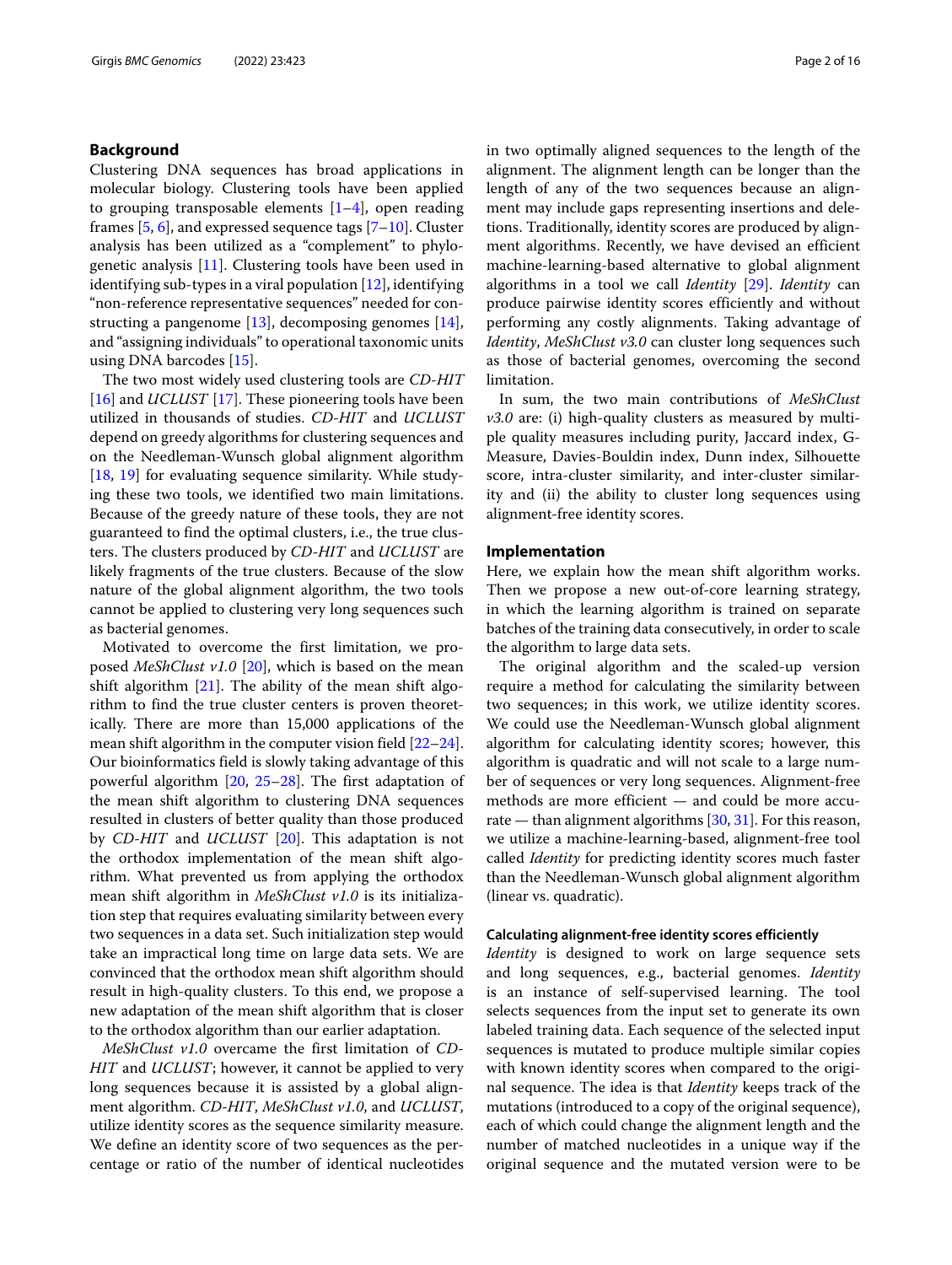aligned. For example, introducing an insertion increases the length of the alignment by the size of the insertion and has no effect on the number of matched nucleotides. This way, the identity score can be calculated *without applying an alignment algorithm* by dividing the number of matches by the length of the alignment; both numbers are calculated according to the mutations introduced to the original sequence.

At this point, *Identity* has a set of sequence pairs with their identity scores; it is ready to train itself. The training process is automatic and involves the following steps:

- Convert each sequence to a k-mer histogram  $(k = \lceil \log_4 \text{average length of training sequences} \rceil - 1).$
- Calculate a set of single statistics (Manhattan, Euclidean,  $\chi^2$ , Chebyshev, Hamming, Minkowski, Cosine, Correlation, Bray Curtis, Squared chord, Hellinger, Jeffrey divergence, Intersection, Kulczynski 1, Kulczynski 2, Covariance, Harmonic mean, Similarity ratio, SimMM,  $D_2^S$ , and  $D_2^*$  [\[32\]](#page-15-24)) on each pair of histograms representing an original-mutated sequence pair; take the square of each statistic to produce squared statistics; multiply every unique pair of statistics (single or squared) to produce paired statistics.
- Select a subset of these statistics (single, squared, and paired) using the best-first algorithm [\[33\]](#page-15-25).
- Train a general linear model on the selected statistics, resulting in a weight for each selected statistic.

Now, *Identity* is ready to predict the identity score of any sequence pair in an input data set. Two sequences are converted to two k-mer histograms, on both of which the selected statistics are calculated. The identity score is calculated as the weighted sum of the statistics.

*Identity* has an option to skip a sequence pair if it is impossible to produce a desired minimum identity score. A sequence pair is skipped if (i) the length ratio (length of short sequence  $\div$  length of long sequence) is less than the desired identity score or (ii) their monomer potential (Eq. [3\)](#page-2-0) is less than the desired threshold score.

$$
Potential(h_1, h_2) = \frac{\sum_{b \in \{A, C, G, T\}} min(h_1(b), h_2(b))}{\max(l_1, l_2)}
$$
(3)

Here,  $h_1$  and  $h_2$  are monomer histograms (counts of A, C, G, and T) of two sequences, and  $l_1$  and  $l_2$  are the lengths of the two sequences. This equation is similar to the one applied in the MUSCLE program [\[34\]](#page-15-26). We apply it in *Identity* to monomer histograms, whereas it is applied to k-mer histograms in MUSCLE.

Note that the user is not required to provide labeled training data; *Identity* generates its own training data from the input sequences. Further, the training process is

repeated on each input sequence set; the process is automatic and does not require any involvement from the user. Next, the mean shift clustering algorithm utilizes *Identity* for calculating pairwise identity scores.

#### **Clustering few thousands of sequences**

The original mean shift algorithm — without any modifications — can cluster 25K–45K sequences in reasonable time using memory available on personal computers. The algorithm is iterative and consists of four steps. The first step is executed only once, but the second, third, and fourth steps are executed many times until the algorithm converges. Algorithm 1 outlines the mean-shift algorithm as it is applied to nucleotide sequences. Input sequences are converted to k-mer histograms (k is determined the same way as in *Identity*), on which the algorithm performs the following steps:

- Step 1: **Initialize**. Every k-mer histogram is treated as a center of a one-member cluster.
- Step 2: **Shift**. A new mean for each cluster is computed as the average of sequences (k-mer

**Algorithm 1** Sequence clustering using the mean shift algorithm

**Input:** A set of *n* nucleotide sequences represented by histograms:  $\{x_1, x_2, ..., x_n\}$ .

**Output:** A set of cluster centers, *C*.

- 1: Initialize *n* centers from the *n* histograms. *C* contains all *n* centers initially.
- 2: **for**  $t = 1$  **to** m or until  $|C|$  does not change in two consecutive iterations **do**
- 3: **for all** centers **do**
- <span id="page-2-0"></span>4: Update — shift — center  $c_j$  at the current iteration, *t*, using the center from the previous iteration,  $t - 1$ .

$$
K(x, y) = \begin{cases} 1 & \text{if identity score of } x \text{ and } y \ge h \\ 0 & \text{if identity score of } x \text{ and } y < h \end{cases} \tag{1}
$$

Here, *h* is the "the bandwidth" of a cluster or the threshold identity score, which is the minimum identity score between a sequence and the center of its cluster.

$$
c_j^t = \frac{\sum_{i=1}^n K(x_i, c_j^{t-1}) \cdot x_i}{\sum_{i=1}^n K(x_i, c_j^{t-1})}
$$
 (2)

5: **end for**

6: Merge centers if their identity scores are above or equal to the threshold identity score.

7: **end for**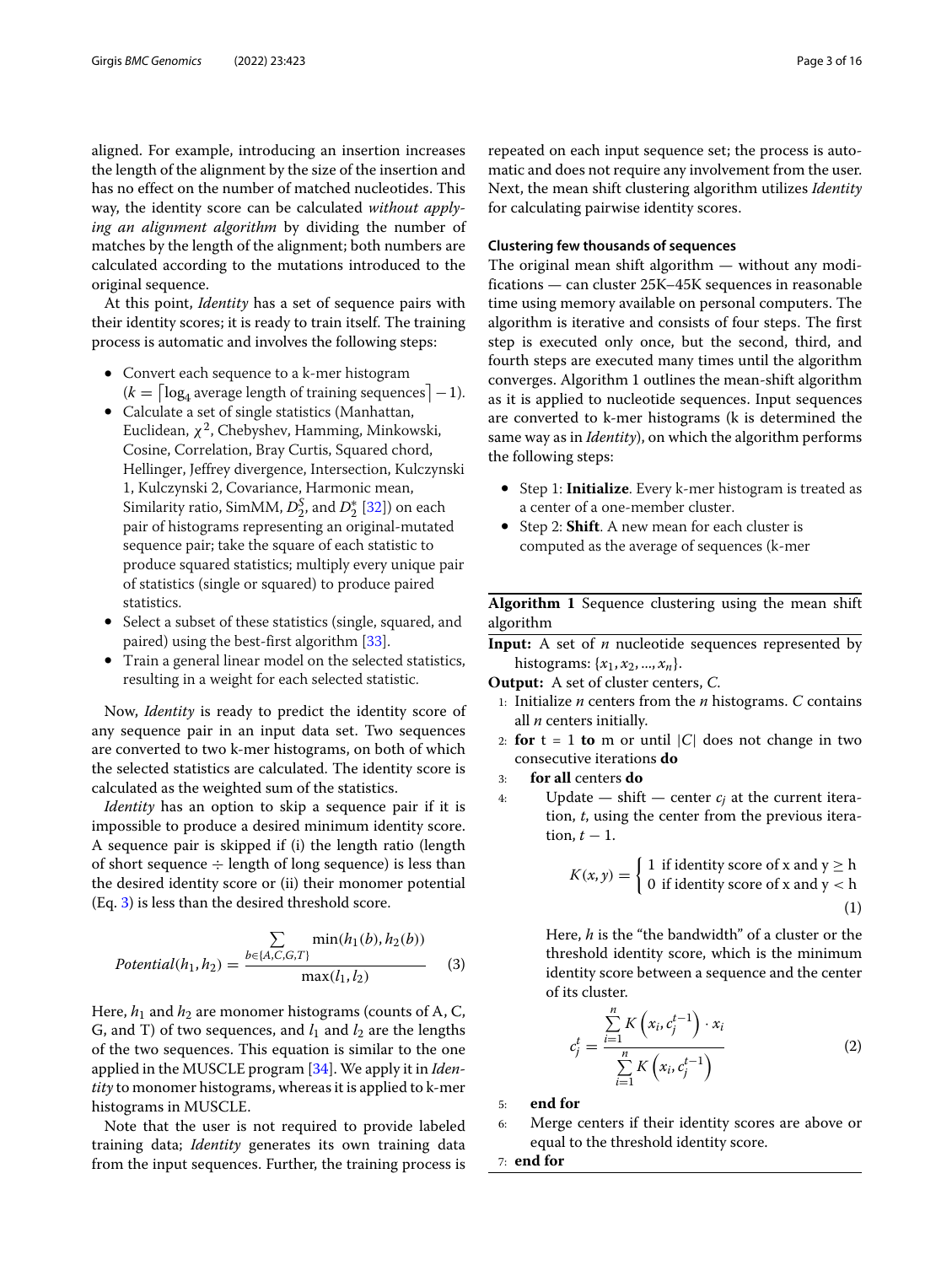histograms) that have identity scores with the center of the cluster above or equal to a threshold score (provided by the user or estimated automatically).

- Step 3: **Merge**. Centers whose identity scores are greater than or equal to the threshold identity score are merged. We keep the center that represents the mean of the largest number of histograms.
- Step 4: **Represent**. The mean of each cluster is represented, i.e., replaced, by the sequence (k-mer histogram) with the highest identity score.

Steps 2–4 are repeated until the algorithm converges. Note that Step 3 and Step 4 are reversed when clustering degenerate sequences ( $\leq$  70% identity score); this way, the merging step is performed on k-mer histograms of real sequences not on the means of degenerate sequences. Convergence occurs when the number of iterations is reached or the number of clusters does not change in two consecutive iterations.

Once the algorithm converges, we have centers but no clusters yet. Input sequences are re-read. Each sequence is assigned to the center that has the highest identity score with it.

#### **Clustering hundreds of thousands of sequences**

Running the original mean shift algorithm on a large data set would take impractically long time because of the initialization step. In the original algorithm, each sequence is treated as the center of a one-member cluster in the initialization step. Then the identity score of every two centers is calculated. This step is quadratic with respect to the number of sequences in a data set — very slow on very large data sets. To make the issue clear, consider a data set consisting of 1,000,000 sequences. The initialization step requires 499,999,500,000 sequence comparisons. Calculating this huge number of identity scores — even with an efficient tool such as *Identity* — takes approximately one day. Keep in mind that this number of sequence comparisons is required in the first step only, and more sequence comparisons will be performed in subsequent steps.

To circumvent this limitation, we propose an out-ofcore learning adaptation to the original mean shift algorithm. In out-of-core learning, the learning algorithm (the mean shift clustering algorithm here) is trained on batch by batch instead of the entire data set [\[35\]](#page-15-27). The large-scale mean shift algorithm requires multiple passes through the data.

To allow the algorithm to work on batch by batch, Step 2 (the mean-shift step) needs to be modified. The algorithm keeps track of how many sequences (k-mer histograms) contributed to each center. In the modified Step 2, the new mean is calculated as the weighted average of the old mean and new sequences. For example, suppose that 80 sequences contributed to a center after the algorithm had

run on some batches. While processing the next batch, 20 sequences were similar to the center (their identity scores with the center were above or equal to the threshold score). The new mean is the weighted average of the old mean (weight:  $80/100 = 0.80$ ) and each of the new 20 sequences (weight:  $1/100 = 0.01$ ). Once the new mean is computed, the number of sequences contributing to the mean is updated to  $100 (80 + 20)$ .

We outline the first data pass of the out-of-core mean shift algorithm in Fig. [1.](#page-4-0) To begin, a batch of the input sequences is read. Once the first batch is read, the four steps of the original mean shift algorithm are executed until convergence. Sequences that do not belong to any cluster of size greater than one — we call them singles are kept in a reservoir. After that, a new batch is read. The algorithm is initialized using the centers found in the previous batch(es), i.e., no new centers are introduced. Steps 2–4 are executed on the new batch one time. Next, singles found in the new batch are added to the reservoir. After processing a batch, *MeShClust v3.0* checks to see if enough (more than the batch size) sequences have been accumulated in the reservoir. If yes, sequences in the reservoir are shuffled; a new instance of the mean shift algorithm is executed on a batch obtained from the reservoir — not from the input file. This instance is initialized according to the original algorithm, i.e., every sequence represents the center of a one-member cluster. It is run until convergence. Centers found in this batch are added to the main mean shift instance. Some of the centers found in the reservoir batch may be merged with some of the centers found so far; others are new centers. To fill the reservoir faster, the number of sequences to read increases adaptively by a factor equal to the batch size (25,000 is the default) divided by the number of singles found in the previous sequences. The increase is limited by a maximum of four times, i.e., the maximum number of sequences that can be read when using the default batch size is 100,000 sequences. These steps are repeated until all sequences in the input file are processed and the reservoir is empty.

In subsequent data passes, input sequences are re-read batch by batch. Steps 2–4 are executed once on each batch. Singles are *not* added to the reservoir. If the number of centers does not change in a data pass, the algorithm converges.

In the final data pass, input sequences are re-read batch by batch. Each sequence is assigned to the cluster with the closest center to it.

Overall, the first data pass is for discovering centers, the subsequent passes are for fine-tuning them, and the final pass is for forming clusters.

This adaptation was motivated by the need to reduce the number of sequence comparisons at the initialization step. The number of sequence comparisons required for the initialization step on a 25K-sized batch is 312,487,500.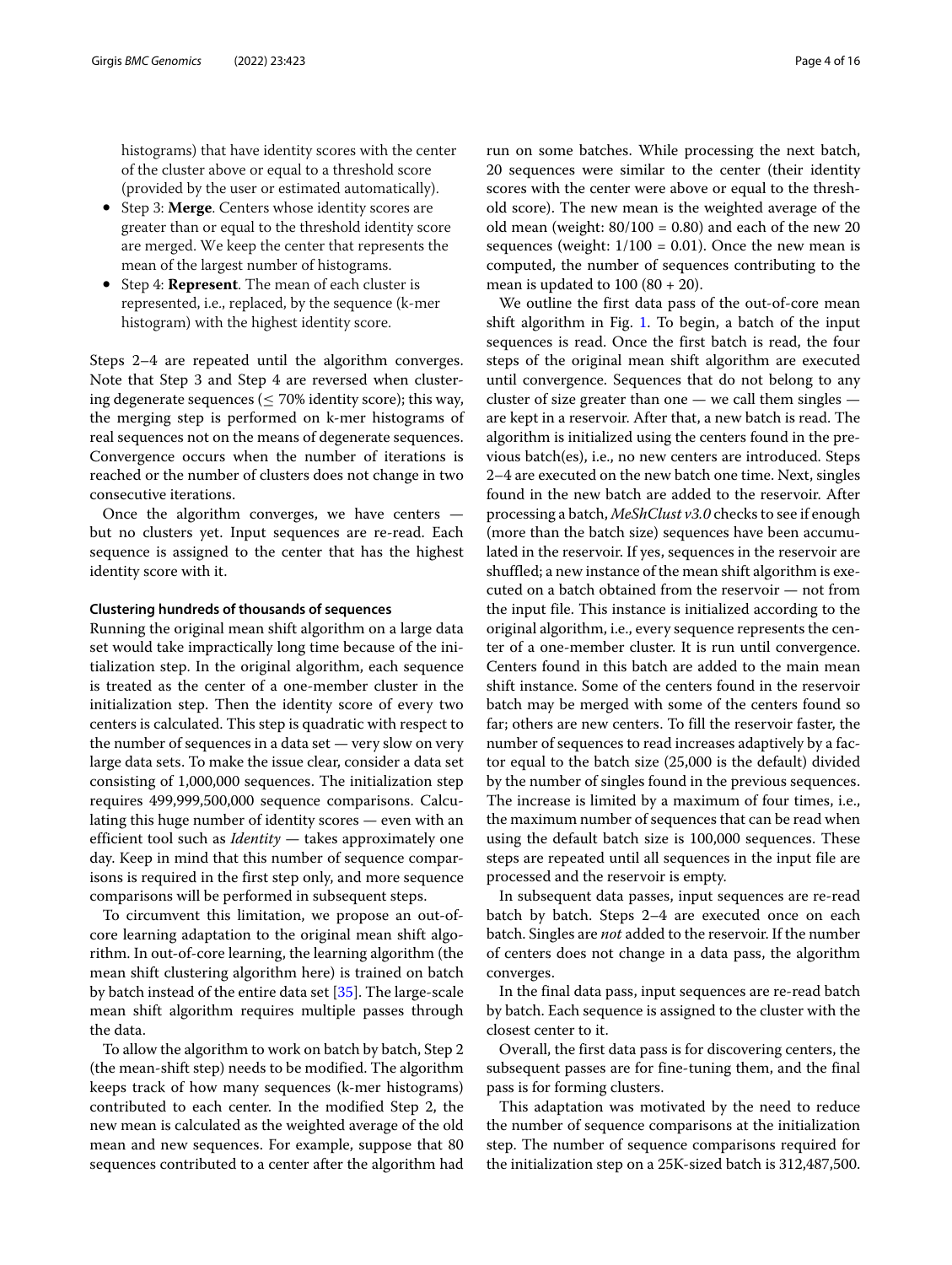

<span id="page-4-0"></span>*Identity* can calculate these scores in a matter of seconds or minutes — not a day as it is the case if the original algorithm was to be applied. The rational is that a sequence that belongs to one of the already found clusters does not need to form its own cluster because this cluster would merge with the already-found cluster. Further, in a data set that has a smaller number of clusters than the batch size, most of the clusters could be found by running the mean shift on the first batch. In case some of the clusters are missed, we accumulate singles in the reservoir. Then, sequences in the reservoir are clustered independently to find any clusters that could have been missed.

#### **Estimating the threshold score**

One advantage of *MeShClust v3.0* is that the user may choose not to provide a threshold score. In this case, the tool determines the threshold score from input data automatically. The idea is that for a sequence to belong to a cluster, its identity score with the center must be greater than or equal to the threshold score. If we assume that any sequence may represent the center of a cluster and the smallest cluster consists of five sequences, then the threshold score is approximately equal to the maximum identity score between the center and any of the other four members.

To determine the maximum center-member identity score, *MeShClust v3.0* reads 10,000 sequences. It calculates all-versus-all identity scores on these sequences using *Identity*. For each sequence, the highest four identity scores are collected.

If the size of the input data set is smaller than 10,000, the threshold score is estimated to be the mean minus three times the standard deviation. Assuming that these scores are normally distributed, this threshold score should cover 99.9% of the data. If the size of the input data set is greater than 10,000, the collected scores are clustered into two groups. One group should represent scores of sequences that belong to clusters. The other group should represent sequences that do not belong to clusters; this case is possible if the data include noise or the batch analyzed is smaller than the entire input. *MeShClust v3.0* utilizes the k-means clustering algorithm with a k value of 2.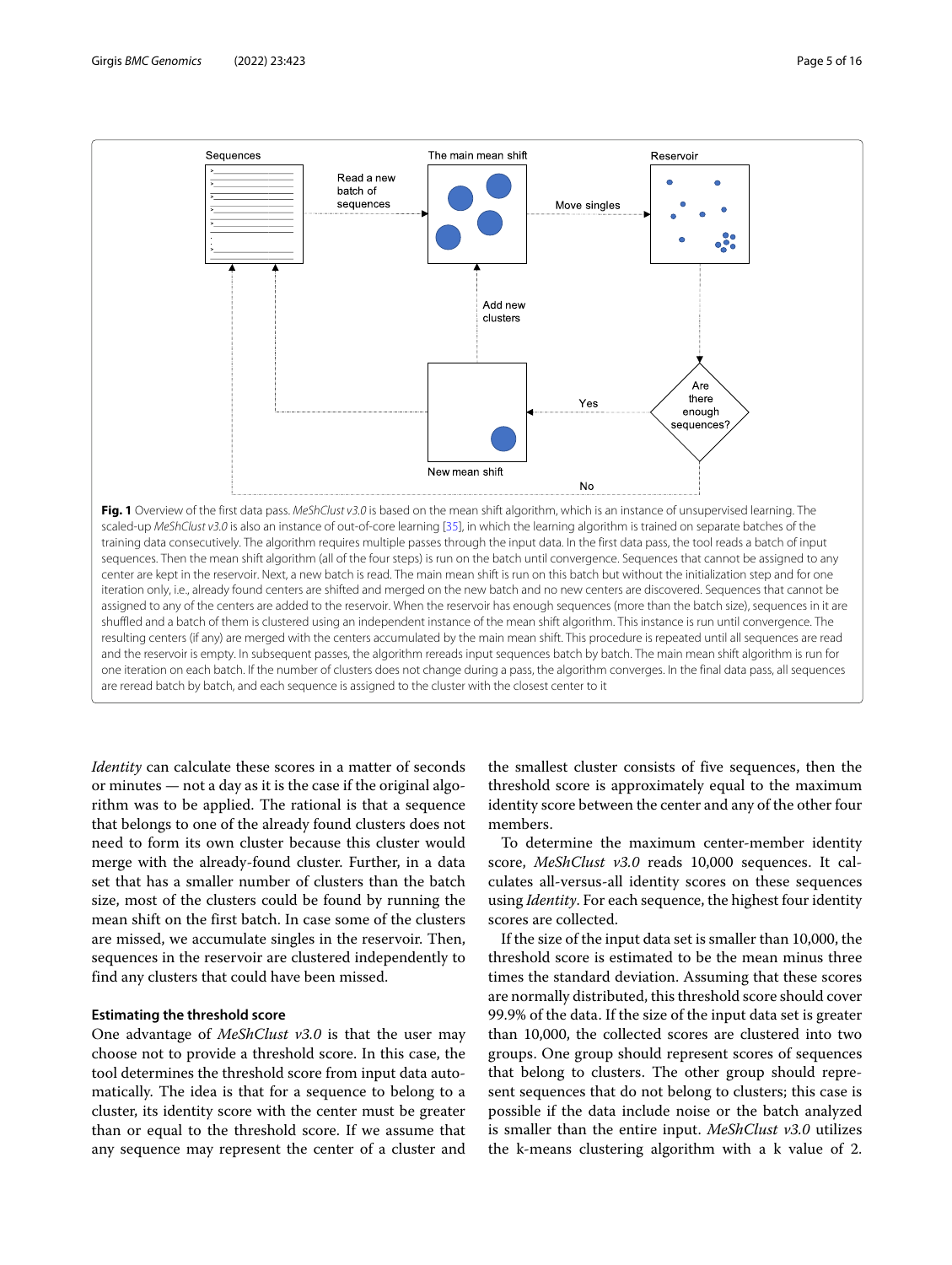Assuming that the percentage of noisy scores is small, the cluster with the smallest number of points is removed. The estimated threshold, *t*, is determined by Eq. [4.](#page-5-0)

$$
t = \mu_l - f \times \sigma_l \tag{4}
$$

Here,  $\mu_l$  and  $\sigma_l$  are the mean and the standard deviation of the large cluster, and *f* is determined according to the ratio of the batch size to the input size.

$$
f = \begin{cases} 2 \text{ ratio} > 0.25 \\ 1 \text{ ratio} > 0.05 \text{ and ratio} \le 0.25 \\ 0 \text{ ratio} \le 0.05 \end{cases}
$$
(5)

This estimation procedure is repeated three times (if the input data are large enough) using a new batch each time; the median threshold is selected.

#### **Related tools**

We compared the performance of our tool to those of *CD-HIT* [\[16\]](#page-15-11), *MeShClust v1.0* [\[20\]](#page-15-15), and *UCLUST* [\[17\]](#page-15-12). *CD-HIT* was run with -M with a value of 0, -G with a value of 1, -d with a value of 0, -T with a value of 16, and -c with a value of the desired threshold score. If the threshold identity score is between 60% and 50%, the -t parameter was used with a value of 3. When the threshold identity score is less than 50%, the -n parameter was used with a value of 3. *MeShClust v1.0* was run with the "threads" parameter with a value of 16. For *UCLUST*, the usearch program was executed with -cluster fast, -id with a value of the desired threshold score, -sort with a value of "length", and -threads with a value of 16. *MeShClust v3.0* was run with -t with a value of the desired threshold score. In the experiments where *MeShClust v3.0* estimated the threshold score itself, it was run without any parameters. *MeShClust v3.0* determines the number of threads automatically as the number of hyper-threads available on a computer, i.e., *MeShClust v3.0* utilized 16 threads.

#### **Evaluation computer**

All experiments were conducted on a computer with 8 cores/16 hyper-threads (16 Megabyte Cache and 3.6 Ghz), Nvidia Quadro RTX 4000 graphic card, 64 Gigabyte (GB) of RAM, 1-TB solid state disk, two 2-TB hard disk drives, and Ubuntu 18.04 as the operating system.

#### **Data**

<span id="page-5-0"></span>To evaluate *MeShClust v3.0* and the related tools, we collected real sequences and generated synthetic ones.

**Real Data:** Five real data sets were utilized in this work. These data sets represent bacterial genomes, viral genomes, the 16S rRNA gene of the human microbiome [\[36\]](#page-15-28) (European Nucleotide Archive, accession number: ERA000159), and Long Terminal Repeats (LTRs) of maize retrotransposons. The viral set was obtained from viruSITE [\[37\]](#page-15-29) (Supplementary data set 9 of [\[20\]](#page-15-15)). All bacterial genomes were downloaded from the National Center for Biotechnology Information. Table [1](#page-5-1) shows statistics on these data sets.

**Synthetic Data:** One of the advantages of using synthetic data sets is that we know the true clusters and their true centers. We generated 22 *training* data sets, on which we trained and optimized *MeShClust v3.0*, and additional 22 *testing* data sets, on which we evaluated our tool and the related ones. Table [2](#page-6-0) shows the statistics of the training data sets. The testing data sets have very similar statistics to the training ones (data are not shown). To generate a data set, a number of random sequences templates — are synthesized. These templates may represent the true cluster centers. The length of each template is chosen at random between a minimum length and a maximum length. To reduce the chance of generating intersecting clusters, identity scores among all templates in the same data set are at most 10% less than the provided threshold score that determines cluster membership. A random number (between a minimum and a maximum) of mutated copies are generated from each template by introducing single-point mutations and block mutations to a copy of a template. These mutated copies are generated using the module that generates training data for *Identity* [\[29\]](#page-15-21). All mutated copies generated from the same template have identity scores with the template greater than or equal to the provided threshold score. Each of the small data sets (Short-X, Medium-X, and Long-X) includes 100 clusters and less than 25,000 sequences. Each of the large data sets (Numerous-X) includes 5,000 clusters and about one million sequences.

<span id="page-5-1"></span>**Table 1** Statistics of the real data sets. The 14-bacterial-species data set includes 14 clusters. The viral set includes 9 clusters. Cluster counts in the bacterial, maize LTRs, and human microbiome sets are unknown

| Data set             | Sequence count | <b>Total length</b> | Maximum length | Minimum length | Mean length | Median length |
|----------------------|----------------|---------------------|----------------|----------------|-------------|---------------|
| 14 bacterial species | .328           | 4,256,374,969       | 9.270.175      | 801,203        | 3,205,102   | 2,874,351     |
| Bacterial            | 10.562         | 38,577,794,947      | 16,040,666     | 112.031        | 3,652,509   | 3,647,501     |
| <b>LTRs</b>          | 253.224        | 346,337,915         | 5,999          | 100            | 1.368       | 1,187         |
| Microbiome           | 1.071.335      | 269.374.512         | 372            | 171            | 251         | 256           |
| Viral                | 96             | 635.979             | 13.246         | 2.605          | 6.625       | 7.458         |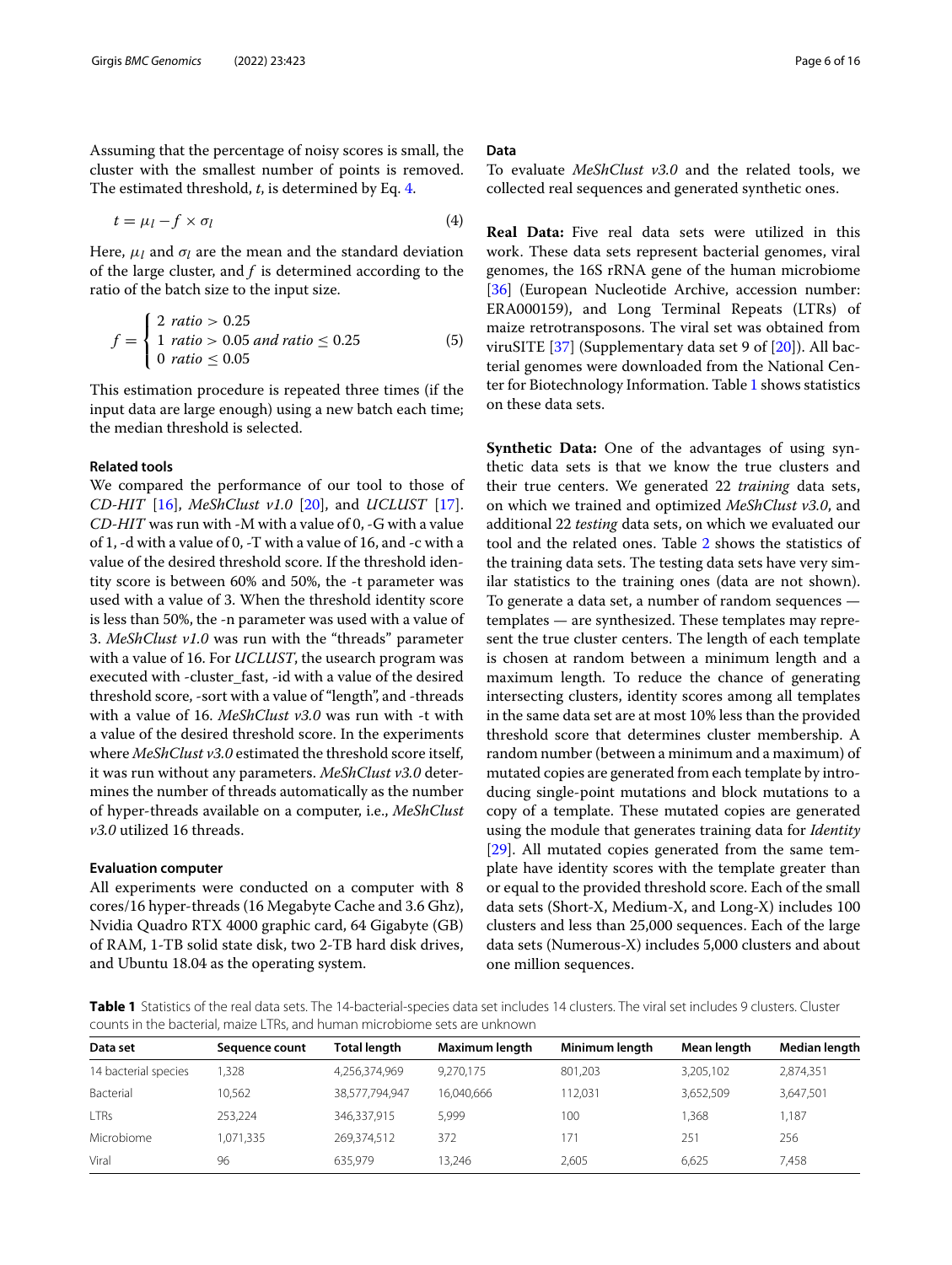<span id="page-6-0"></span>Table 2 Statistics of the synthetic training data sets. To construct a synthetic data set, a specific number of template random sequences are synthesized. The length of a template is chosen at random between minimum and maximum lengths. A random number (between minimum and maximum numbers) of mutated copies are generated from each template. All clusters in the same data set have the same minimum identity score. For example, members comprising the clusters of the Short-97 data set are 97.00–99.99% identical to the templates, from which these members were generated. Identity scores among templates in the same data set are at most 10% less than the provided minimum identity score. Length is measured in base pairs (bp)

| Data set        | Template avg.<br>length (bp) | Template min.<br>length (bp) | Template max.<br>length (bp) | Cluster<br>avg. size | Cluster<br>min. size | Cluster<br>max. size | Cluster<br>count | Sequence<br>count |
|-----------------|------------------------------|------------------------------|------------------------------|----------------------|----------------------|----------------------|------------------|-------------------|
| Short-97        | 288                          | 202                          | 396                          | 202                  | 12                   | 400                  | 100              | 20,195            |
| Short-95        | 307                          | 200                          | 400                          | 177                  | 5                    | 400                  | 100              | 17,734            |
| Short-90        | 298                          | 204                          | 399                          | 199                  | 9                    | 400                  | 100              | 19,877            |
| Short-80        | 302                          | 200                          | 400                          | 204                  | 6                    | 392                  | 100              | 20,423            |
| Short-70        | 299                          | 205                          | 400                          | 202                  | 7                    | 395                  | 100              | 20,230            |
| Short-60        | 304                          | 200                          | 399                          | 195                  | 9                    | 395                  | 100              | 19,539            |
| Medium-97       | 1,394                        | 752                          | 1,998                        | 192                  | 13                   | 390                  | 100              | 19,215            |
| Medium-95       | 1,358                        | 750                          | 1,968                        | 203                  | $\overline{7}$       | 396                  | 100              | 20,315            |
| Medium-90       | 1,405                        | 759                          | 1,977                        | 194                  | 5                    | 400                  | 100              | 19,393            |
| Medium-80       | 1,434                        | 760                          | 2,000                        | 222                  | 14                   | 398                  | 100              | 22,208            |
| Medium-70       | 1,345                        | 768                          | 1,999                        | 212                  | 8                    | 398                  | 100              | 21,184            |
| Medium-60       | 1,387                        | 771                          | 1,993                        | 202                  | 13                   | 398                  | 100              | 20,211            |
| Long-97         | 2,677                        | 1,520                        | 3,983                        | 210                  | 5                    | 398                  | 100              | 20,994            |
| Long-95         | 2,611                        | 1,508                        | 3,959                        | 206                  | 10                   | 400                  | 100              | 20,565            |
| Long-90         | 2,677                        | 1,530                        | 3,969                        | 196                  | 5                    | 400                  | 100              | 19,622            |
| Long-80         | 2,859                        | 1,528                        | 3,990                        | 194                  | 5                    | 398                  | 100              | 19,424            |
| Long-70         | 2,830                        | 1,512                        | 3,993                        | 224                  | 19                   | 399                  | 100              | 22,396            |
| Long-60         | 2,630                        | 1,519                        | 3,977                        | 207                  | $7^{\circ}$          | 398                  | 100              | 20,699            |
| Numerous-<br>97 | 272                          | 171                          | 372                          | 203                  | 5                    | 400                  | 5,000            | 1,012,543         |
| Numerous-<br>95 | 272                          | 171                          | 372                          | 203                  | 5                    | 400                  | 5,000            | 1,012,528         |
| Numerous-<br>90 | 271                          | 171                          | 372                          | 204                  | 5                    | 400                  | 5,000            | 1,018,681         |
| Numerous-<br>80 | 271                          | 171                          | 372                          | 203                  | 5                    | 400                  | 5,000            | 1,016,997         |

#### **Evaluation measures**

A number of criteria for evaluating the results of clustering algorithms have been proposed (https://en.wiki pedia.org/wiki/Cluster\_analysis). Some criteria are applicable when the true clusters are known, other criteria are applicable when the true clusters are unknown, and others are applicable when the true clusters are available or unavailable.

**Criteria for known true clusters:** All (or the majority of ) sequences in a good, predicted cluster should come from one real cluster. The purity criterion measures the mixing extent of sequences comprising a predicted cluster (Eq. [6\)](#page-6-1).

$$
purity = \frac{1}{m} \sum_{p \in P} \max_{t \in T} |p \cap t|
$$
 (6)

Here, *m* in the number of sequences comprising predicted clusters of size two or more, *P* is the set of predicted clusters, and *T* is the set of true clusters. The higher the purity, the better.

Jaccard index compares the number of sequences common to a predicted cluster and a real cluster (i.e., the intersection of the two clusters) to the total number of unique sequences found in both clusters (i.e., the union of the two clusters). Equation [7](#page-6-2) describes how the Jaccard index is calculated. Perfect clustering results have a Jaccard score of 1.

<span id="page-6-2"></span>
$$
Jaccard = \frac{1}{|P|} \sum_{p \in P} \max_{t \in T} \frac{|p \cap t|}{|p \cup t|} \tag{7}
$$

<span id="page-6-1"></span>The G-Measure [\[38\]](#page-15-30) is similar to the Jaccard index. It compares the number of common sequences to a pre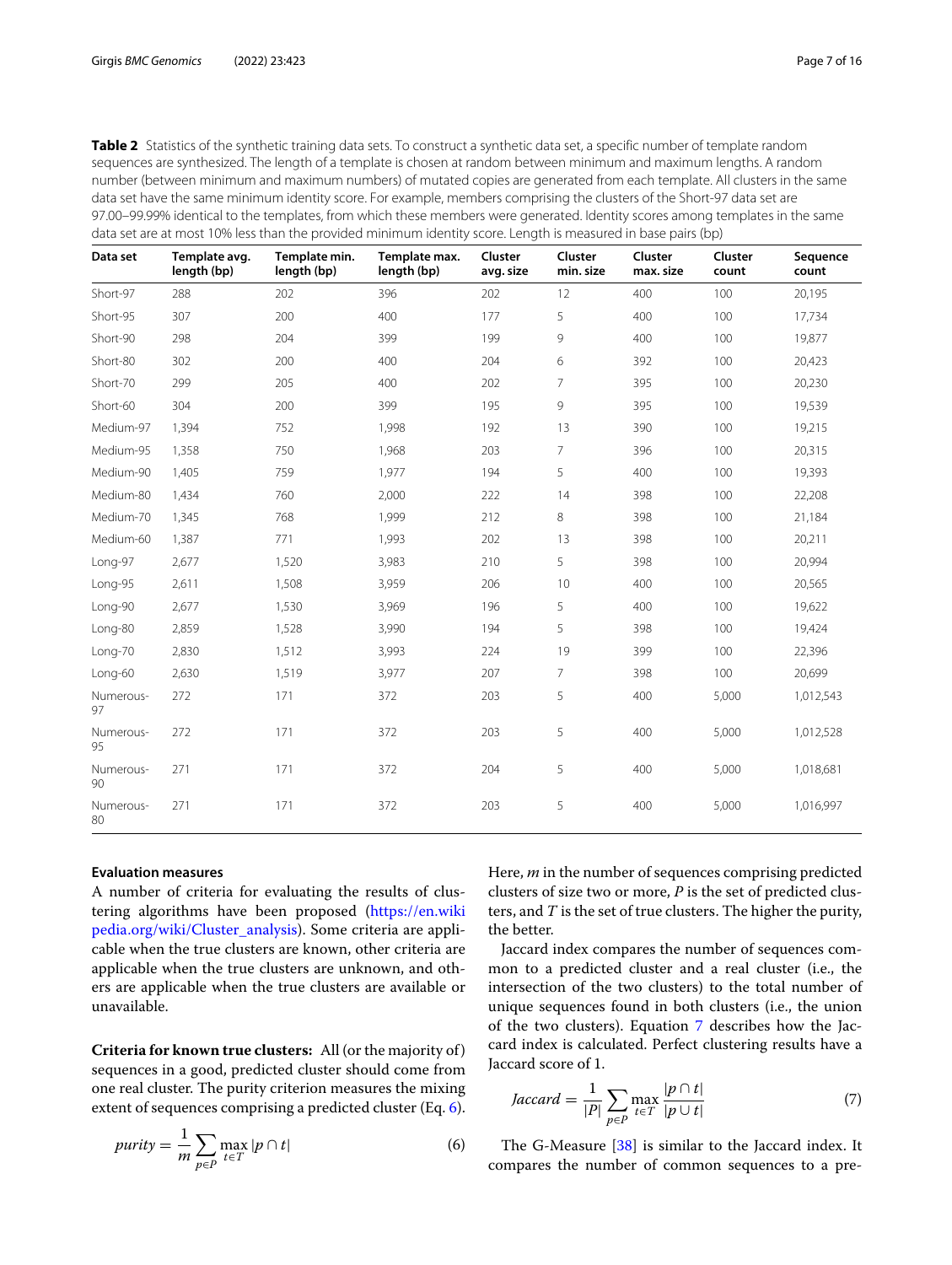dicted cluster and a real cluster to the size of each cluster separately (Eq. [8\)](#page-7-0). Perfect clustering results have a G-Measure score of 1.

<span id="page-7-0"></span>
$$
G-Measure = \frac{1}{|P|} \sum_{p \in P} \max_{t \in T} \sqrt{\frac{|p \cap t|}{|p|} \times \frac{|p \cap t|}{|t|}} \tag{8}
$$

To look at these three criteria simultaneously, we define a new criterion called cluster quality for known clusters which is the harmonic mean of purity, Jaccard index, and G-Measure (Eq. [9\)](#page-7-1).

<span id="page-7-1"></span>
$$
Cluster quality = \frac{3}{\frac{1}{purity} + \frac{1}{Jaccard} + \frac{1}{G-Measure}} \tag{9}
$$

The harmonic mean is usually suitable to averaging rates that have the same range.

**Criteria for unknown true clusters:** In high-quality clustering, a cluster is desired to be compact and as far as possible from its neighbors to maximize separation. For each cluster, Davies-Bouldin index [\[39\]](#page-15-31) evaluates the closest most-scattered cluster (Eq. [10\)](#page-7-2).

$$
Davies-Bouldin = \frac{1}{|P|} \sum_{i=1}^{|P|} \max_{i \neq j} \left( \frac{s_i + s_j}{d_{ij}} \right) \tag{10}
$$

Here, *si* measures the scatter of members of cluster *i* as the average distance between a member and the cluster center;  $d_{ij}$  measures the separation between clusters  $i$  and *j* as the distance between their centers. The lower the Davies-Bouldin score, the better.

Dunn index [\[40\]](#page-15-32) takes into account clusters' scatter and separation. This index is calculated as the ratio of the distance between the closest two clusters in a data set to the maximum scatter (Eq. [11\)](#page-7-3). The higher the Dunn score, the better.

<span id="page-7-3"></span>
$$
Dunn = \frac{\min_{i,j,i \neq j} d_{i,j}}{\max_{i} s_i}
$$
(11)

The Silhouette [\[41\]](#page-15-33) criterion compares the placement of a sequence in a cluster to the placement of the same sequence in the closest neighbor cluster [\(12\)](#page-7-4).

$$
Silhouette = \frac{1}{m} \sum_{i}^{m} \frac{x_{ni} - x_{ci}}{max(x_{ni}, x_{ci})}
$$
 (12)

Here, *m* is the number of sequences in a data set;  $x_{ci}$  is the distance between the *i th* sequence and the center of its own cluster and  $x_{ni}$  is the distance between the  $i^{th}$ sequence and the center of the closest neighboring cluster. Silhouette scores are between -1 (the worst score) and 1 (the best score). In our calculation of Silhouette scores, the neighbor cluster is determined for an entire cluster not for each sequence separately — as the cluster with the closest center.

A distance is calculated as 1 minus the corresponding identity score reported by *Identity* [\[29\]](#page-15-21). Recall that an identity score is a sequence similarity measure calculated as the ratio of the number of identical nucleotides of two sequences to the length of the alignment (including gaps) of the two sequences.

Intra-cluster similarity is the average similarity (identity score) of a sequence to the center of its cluster (the higher, the better). Inter-cluster similarity is the average similarity between two centers of predicted clusters (the lower, the better).

To look at multiple criteria assessing the quality of predicted clusters, for which we do not have a ground truth, we defined the cluster quality for unknown clusters. The geometric mean is suitable to averaging values that have different units or ranges. Thus, the cluster quality for unknown clusters is defined as the geometric mean of the following:

- $\bullet$  1  $\div$  Bavies-Bouldin,
- Dunn,
- $(1 + \text{Silhouette}) \div 2$ ,
- <span id="page-7-2"></span>• Intra-cluster similarity, and
- 1− inter-cluster similarity.

**Criteria for known and unknown true clusters:** Coverage, run time, and memory requirement are criteria applicable to known and unknown true clusters. Coverage is the ratio of the total size of predicted clusters including at least two sequences to the size of the data set. The wall-clock time is reported. Memory is measured in Gigabyte (GB).

#### **Results**

#### **Results on synthetic data**

<span id="page-7-4"></span>**Small data sets with 80–97% identity:** We evaluated *CD-HIT*, *MeShClust v1.0*, *MeShClust v3.0*, and *UCLUST* on the following 12 testing data sets: Short 80, Short 90, Short 95, Short 97, Medium 80, Medium 90, Medium 95, Medium 97, Long 80, Long 90, Long 95, and Long 97. Each of these data sets includes less than 25,000 sequences. Note that these data sets were generated for this work and were not available at the time we developed *MeSh-Clust v1.0*. Additionally, these *testing* data sets are different from the *training* data sets that were utilized while developing and optimizing *MeShClust v3.0*. We report the average performance on the 12 sets in Table [3](#page-8-0) and the performance on each data set in Additional file [1.](#page-14-0)

We start by looking at cluster quality as defined in Eq. [9,](#page-7-1) *MeShClust v3.0* came first, achieving almost perfect score (1.00); *MeShClust v1.0* came second (0.99) followed by *CD-HIT* (0.29) and *UCLUST* (0.15). The same trend was observed on the percentage of true centers identified by each tool (*MeShClust v3.0*: 78%; *MeShClust v1.0*: 35%;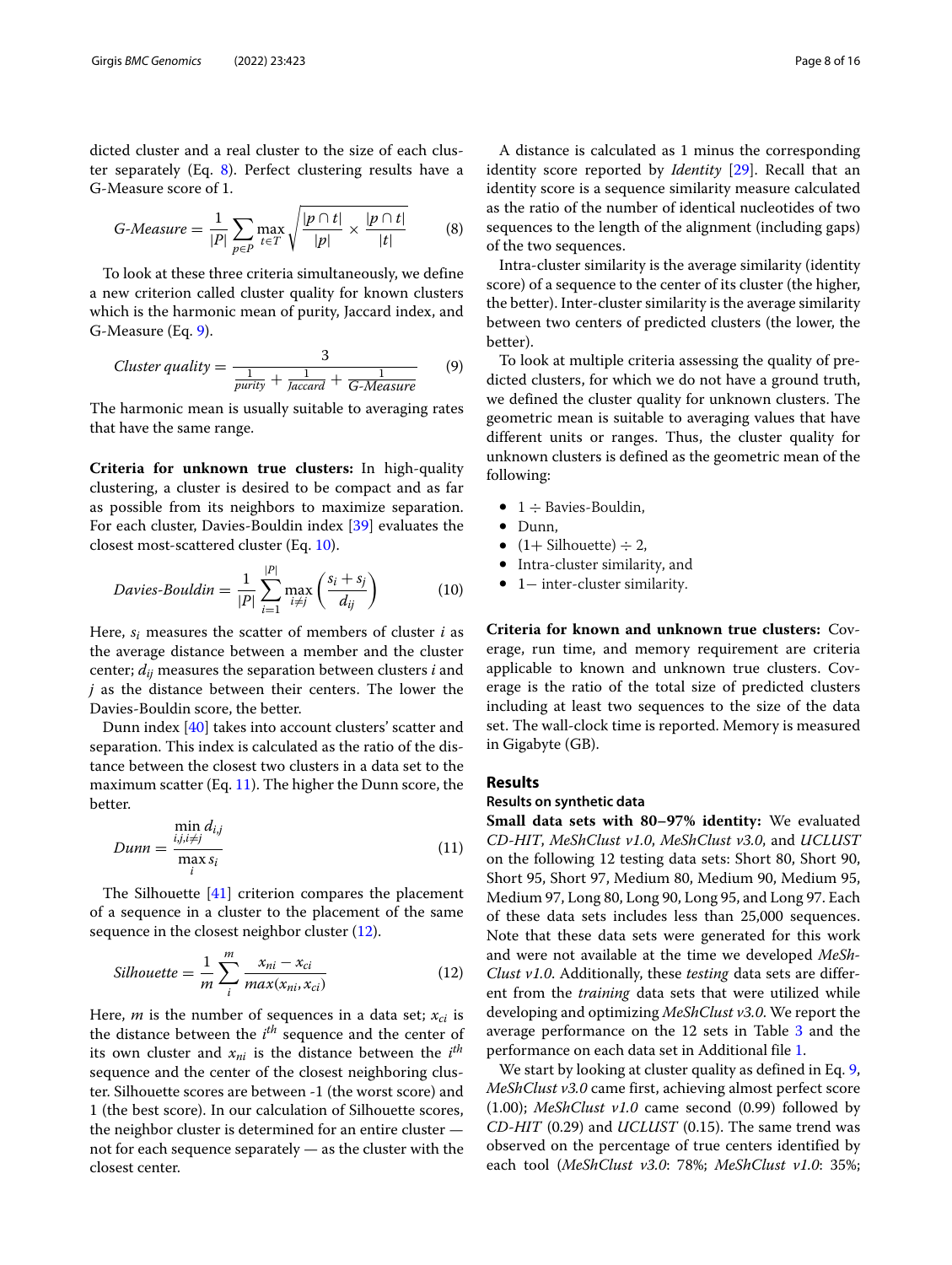<span id="page-8-0"></span>**Table 3** Evaluations on the synthetic testing data sets. The first set of evaluations was conducted on 12 sets, each of which includes clusters whose members are 80%, 90%, 95%, or 97% identical to a template sequence, i.e., a true center. The second set of evaluations was conducted on six data sets representing clusters of degenerate sequences (e.g., members are 60% or 70% identical to true centers). Each set of the first and second sets of evaluations includes less than 25k sequences. The third set of evaluations was conducted on four data sets, each of which includes more than one million sequences (80%, 90%, 95%, or 97% identical to true centers). All clusters in the same data set have the same minimum identity score. For example, cluster members of the Short-97 data set are 97.00–99.99% identical to the true centers. The direction of the arrow next to each criterion indicates whether a high or a low value is better. We mark MeShClust v3.0 with "auto" when the threshold is estimated automatically, otherwise a specific threshold is provided to the tool

| Tool                            | Purity $($ <sup>1</sup> $)$ | Jaccard $(\uparrow)$ |      | G-Measure ( $\uparrow$ ) Cluster quality ( $\uparrow$ ) Coverage ( $\uparrow$ ) Centers ( $\uparrow$ ) |      |      | Time $(\downarrow)$ | Memory (GB) $($ |
|---------------------------------|-----------------------------|----------------------|------|--------------------------------------------------------------------------------------------------------|------|------|---------------------|-----------------|
| Short, Medium, and Long: 80-97% |                             |                      |      |                                                                                                        |      |      |                     |                 |
| CD-HIT                          | 0.92                        | 0.19                 | 0.33 | 0.29                                                                                                   | 0.92 | 0.01 | 00:71:00            | 0.36            |
| MeShClust v1.0                  | 0.99                        | 0.92                 | 0.93 | 0.94                                                                                                   | 0.99 | 0.35 | 00:00:26            | 0.20            |
| MeShClust v3.0                  | 1.00                        | 1.00                 | 1.00 | 1.00                                                                                                   | 1.00 | 0.78 | 00:05:18            | 6.55            |
| MeShClust v3.0 (auto)           | 1.00                        | 1.00                 | 1.00 | 1.00                                                                                                   | 1.00 | 0.80 | 00:12:08            | 6.59            |
| <b>UCLUST</b>                   | 0.70                        | 0.08                 | 0.20 | 0.15                                                                                                   | 0.70 | 0.00 | 00:00:16            | 0.12            |
| Short, Medium, and Long: 60-70% |                             |                      |      |                                                                                                        |      |      |                     |                 |
| CD-HIT                          | 1.00                        | 0.14                 | 0.28 | 0.24                                                                                                   | 0.90 | 0.01 | 01:23:46            | 0.35            |
| MeShClust v1.0                  | 0.98                        | 0.93                 | 0.96 | 0.96                                                                                                   | 1.00 | 0.53 | 00:00:25            | 0.19            |
| MeShClust v3.0                  | 1.00                        | 1.00                 | 1.00 | 1.00                                                                                                   | 1.00 | 0.76 | 00:11:44            | 5.79            |
| MeShClust v3.0 (auto)           | 1.00                        | 1.00                 | 1.00 | 1.00                                                                                                   | 0.98 | 0.65 | 00:14:32            | 5.83            |
| <b>UCLUST</b>                   | 1.00                        | 0.22                 | 0.34 | 0.34                                                                                                   | 0.83 | 0.01 | 00:00:28            | 0.08            |
| Numerous: 80-97%                |                             |                      |      |                                                                                                        |      |      |                     |                 |
| CD-HIT                          | 1.00                        | 0.48                 | 0.59 | 0.62                                                                                                   | 1.00 | 0.00 | 00:39:31            | 0.91            |
| MeShClust v1.0                  | 1.00                        | 0.81                 | 0.83 | 0.87                                                                                                   | 0.99 | 0.01 | 00:19:04            | 2.58            |
| MeShClust v3.0                  | 1.00                        | 0.99                 | 0.99 | 1.00                                                                                                   | 1.00 | 0.15 | 02:58:15            | 12.76           |
| MeShClust v3.0 (auto)           | 1.00                        | 0.98                 | 0.99 | 0.99                                                                                                   | 0.99 | 0.15 | 02:50:40            | 13.06           |
| <b>UCLUST</b>                   | 1.00                        | 0.07                 | 0.20 | 0.15                                                                                                   | 0.89 | 0.00 | 00:06:41            | 0.72            |

*CD-HIT*: 1%; and *UCLUST*: 0%). The greedy nature of *CD-HIT* and *UCLUST* does not allow them to identify the true centers. Because these data sets are synthetic, they do not include noisy sequences. Therefore, a coverage score of one is desired. A coverage score of less than one indicates that some sequences do not belong to any cluster. *MeShClust v3.0* and *MeShClust v1.0* achieved perfect or almost perfect coverage scores, followed by *CD-HIT* (0.92) and *UCLUST* (0.70). With respect to time, *UCLUST* was the fastest followed by *MeShClust v1.0*, *MeShClust v3.0*, and *CD-HIT*. *MeShClust v3.0* required the highest amount of memory. Regardless of the rank of *MeShClust v3.0* with respect to its time and memory requirements, these requirements are very reasonable. It took *MeShClust v3.0* five minutes and 18 seconds on average to process one of the 12 sets. *MeShClust v3.0* required 6.55 GB of memory on average for each data set; such memory is available on almost all personal computers at the time of this writing. In sum, *MeShClust v3.0* achieved the highest scores on cluster quality and the percentage of true centers while requiring reasonable time and memory.

**Small data sets with low identity:** Clustering degenerate sequences (≤ 60% identity) using alignment-free statistics was a challenge while developing *MeShClust v1.0*. Therefore, we decided to utilize a global alignment algorithm in clustering degenerate sequences with *MeShClust v1.0*. Due to the improvement we introduced to *Identity* (the tool for calculating pairwise identity scores using alignment-free statistics), *MeShClust v3.0* is able to cluster degenerate sequences *without* the use of any alignment algorithms.

We evaluated the performances of the four tools on the following six testing data sets: Short 60, Short 70, Medium 60, Medium 70, Long 60, and Long 70. The average performance is reported in Table [3](#page-8-0) and the performance on each data set in Additional file [1.](#page-14-0)

*MeShClust v3.0* achieved perfect score on the clusterquality criterion; *MeShClust v1.0* came second with a score of 0.96, *UCLUST* came third with a score of 0.34, and *CD-HIT* came fourth with a score of 0.28. *MeSh-Clust v3.0* and *MeShClust v1.0* were able to cluster almost all sequences, whereas *CD-HIT* and *UCLUST* clustered 90% and 83% of the sequences. *MeShClust v3.0* was able to identify 76% of the true centers, i.e., the predicted center of a cluster is the same as the true center, from which member sequences were generated. *MeShClust v1.0* identified 53% of the true centers, whereas *CD-HIT* and *UCLUST* identified 1%. With respect to processing time, *MeShClust v1.0* was the fastest followed by *UCLUST*,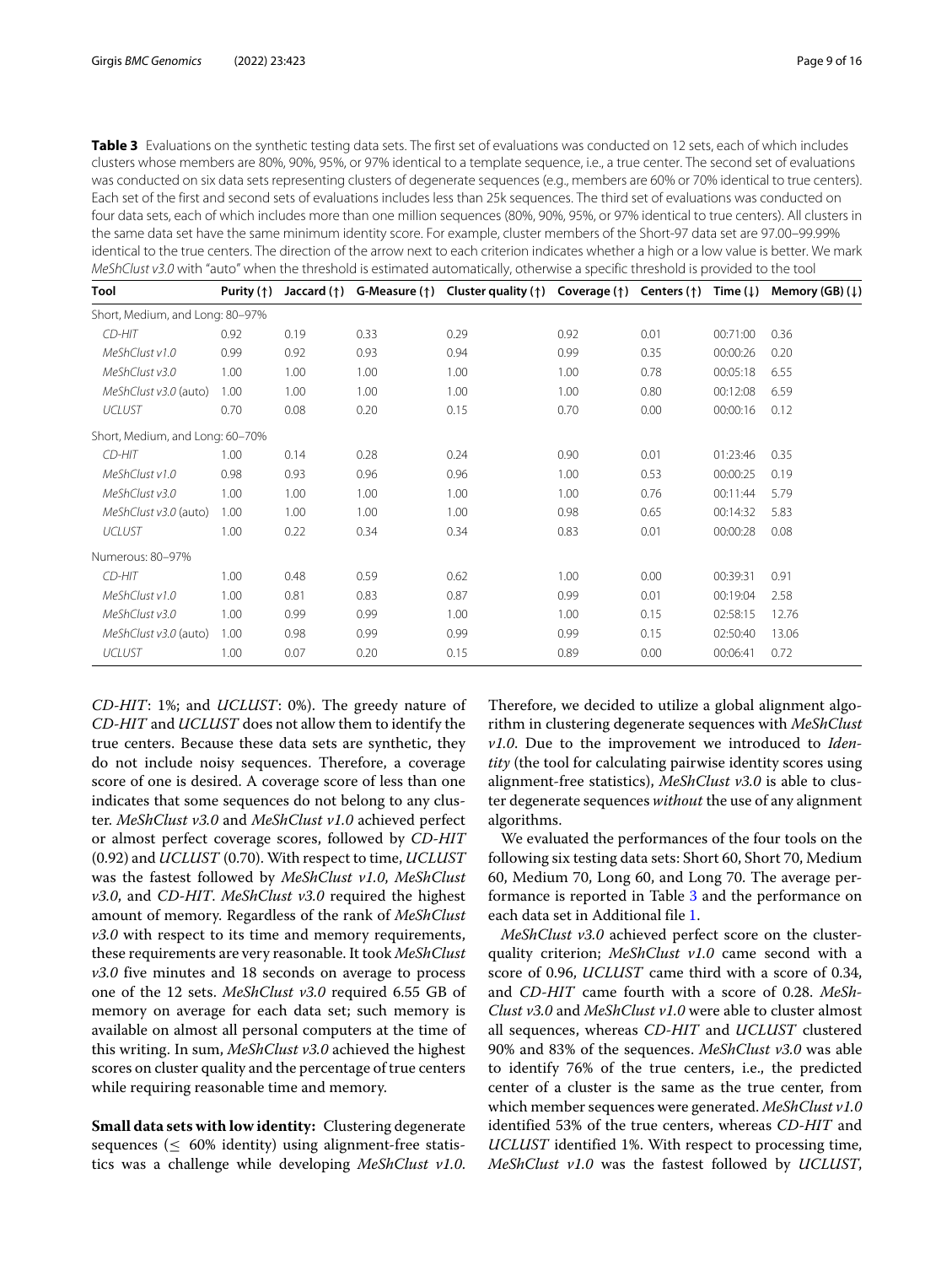*MeShClust v3.0*, and *CD-HIT*. *MeShClust v3.0* took 11 minutes and 44 seconds on average to process one of the degenerate sets. The memory required by *MeShClust v3.0* was the highest (5.79 GB), whereas the three related tools required 0.08–0.35 GB. Overall, *MeShClust v3.0* is able produce high-quality clusters while utilizing available memory and acceptable processing time.

**Large data sets with 80–97% identity:** The previous two experiments were conducted on small data sets, each of which includes less than 25,000 sequences. Now, we report the performances of the four tools on the following testing sets: Numerous 80, Numerous 90, Numerous 95, and Numerous 97. Each of these data sets consists of more than one million sequences and 5,000 clusters. Table [3](#page-8-0) displays the average performance on the four large sets. Additional file [1](#page-14-0) includes the performance on each set individually.

According to the cluster-quality criterion, *MeShClust v3.0* achieved the highest score of 1.00; *MeShClust v1.0* came second with a score of 0.87; *CD-HIT* came third with a score of 0.62; *UCLUST* came fourth with a score of 0.15. According to the true-centers criterion, *MeShClust v3.0* identified the largest percentage of the true centers (15%), whereas *MeShClust v1.0* identified 1% and *CD-HIT* and *UCLUST* could not identify any true centers. Even though *MeShClust v3.0*'s performance based on the truecenters criterion is not as good as the performance on the small data sets, it is the best on the large data sets in contrast to the three related tools. According to the coverage criterion, *MeShClust v3.0* and *CD-HIT* achieved almost perfect coverage scores, followed by *MeShClust v1.0* (0.99) and *UCLUST* (0.89). *MeShClust v3.0* took about three hours on average to process each of the large data sets. *MeShClust v3.0* was the slowest among the four tools. With respect to memory requirement, *MeShClust v3.0* required the largest amount of memory of 12.76 GB.

*MeShClust v3.0* achieved the highest scores on the cluster-quality, the true-centers, and the coverage criteria. Producing these high-quality clusters required more time and more memory than the related tools. From the prospective of a life scientist who is about to drive biological insights from sequence clusters, the high quality of clusters produced by *MeShClust v3.0* greatly outweighs its time and memory requirements, both of which are reasonable and available.

**Estimating a threshold identity score from data:** A life scientist may not know or uncertain of a good value (or at least a good starting point) for the threshold-score parameter. *CD-HIT*, *MeShClust v1.0*, and *UCLUST* require the user to provide a threshold identity score. *MeShClust v1.0* can handle some error in the threshold score; however, it still requires the user to provide a score. A tool uses this

threshold as a cutoff for determining cluster membership. All members of a cluster must have identity scores with the center greater than or equal to the threshold score. *MeShClust v3.0* can estimate the threshold score without any assistance from the user.

First, we applied *MeShClust v3.0* to estimating threshold identity scores on the 22 *training* sets. The error ranged from 0.02% to 3.36% with an average of 1.05% and a standard deviation of 0.81%. Second, we applied *MeShClust v3.0* to estimating the threshold scores and using them in clustering the 22 *testing* sets. In Table [3,](#page-8-0) we report (marked with "auto") the average performances in the three previous experiments. The performance due to an estimated threshold score is very comparable to that due to a user-provided one, demonstrating *MeShClust v3.0*'s success in estimating the threshold score needed for determining cluster membership. Another implication of these results is that a user may use *MeShClust v3.0* without adjusting any parameters, minimizing guesswork.

The user should use this feature in combination with the evaluation feature that calculates scores indicating cluster quality. This way, the user has a reference point to compare to if the user decides to adjust the threshold around the estimated value. One drawback is that the user may run *MeShClust v3.0* few times. Another drawback is that estimating the threshold may require slightly more time and memory than providing a threshold by the user. Nonetheless, this feature is very important when a life scientist does not know a good value for the threshold-score parameter.

#### **Results on real data**

We evaluated *CD-HIT*, *MeShClust v1.0*, *MeShClust v3.0*, and *UCLUST* on the Microbiome data set, which includes more than one million sequences, using an identity score of 97% (Table [4\)](#page-10-0). *MeShClust v3.0* outperformed all related tools on every criterion measuring cluster quality. According to the overall cluster quality measure, *MeShClust v3.0* came first followed by *MeShClust v1.0*, *CD-HIT*, and *UCLUST*. *MeShClust v3.0* achieved 100% improvement over our previous version, more than 200% over *CD-HIT*, and 300% over *UCLUST*. The coverage of our tool was 96%, meaning that 4% of the sequences did not belong to any clusters according to the 97% threshold. One possible explanation is that the unclustered sequences represent noisy sequences due to sequencing errors. Another possible explanation is that these sequences represent rare bacterial species found in the human microbiome. A third explanation is that *MeShClust v3.0* tends to be a bit strict in assigning sequences to clusters.

The improvement in *MeShClust v3.0*'s cluster quality came at the cost of time and memory. *MeShClust v3.0* took the longest time (one hour and 41 minutes) and required the largest memory (about 15 GB), whereas the other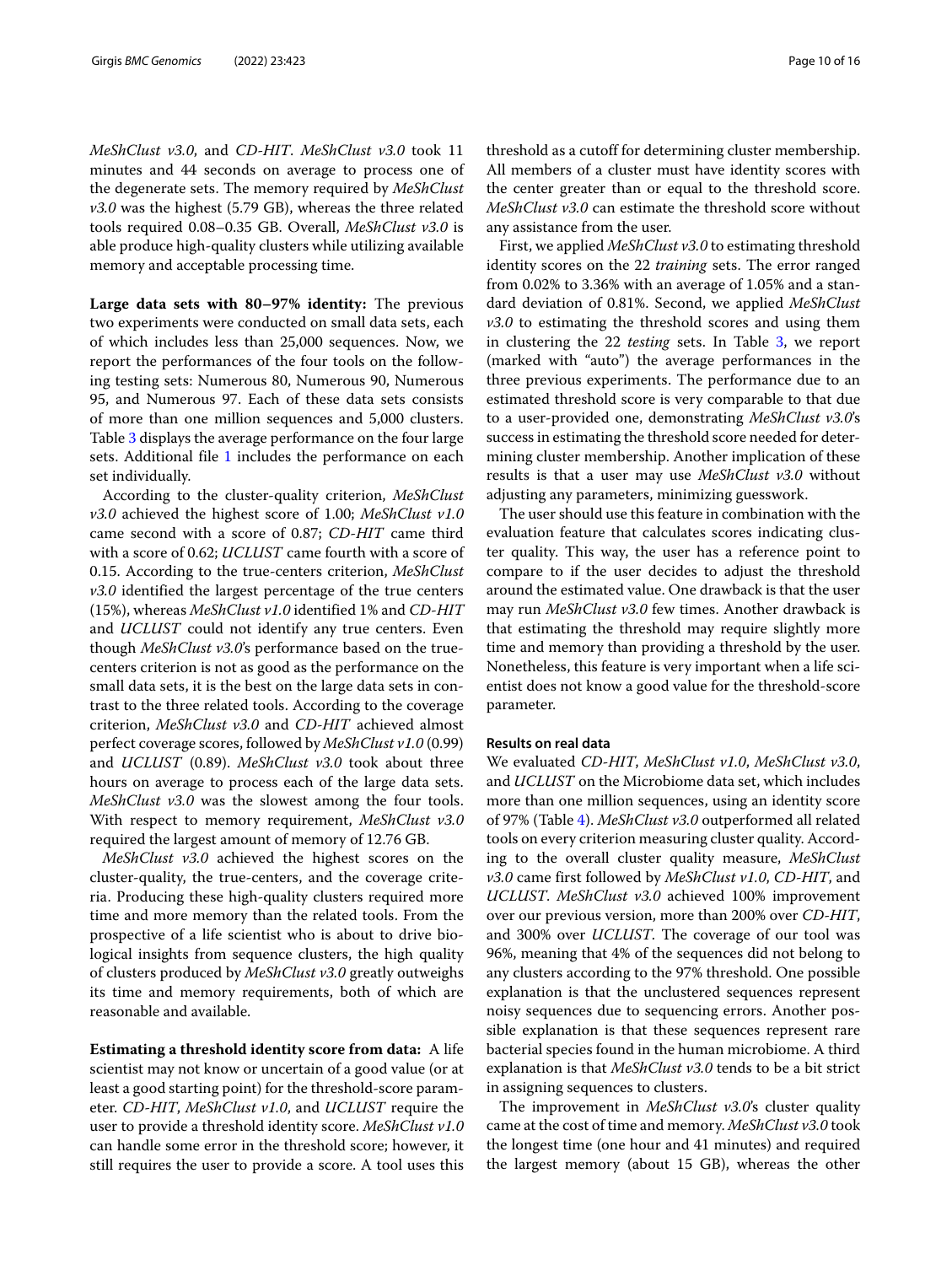| Tool           | Dunn $(\uparrow)$ | Davies-<br>Bouldin $(1)$ | Silhouette (1) | Intra $($ $\dagger)$ | Inter $(1)$ | Cluster<br>quality $(†)$ | Coverage (1) | Time $(\downarrow)$ | Memory<br>$(GB)(\downarrow)$ |
|----------------|-------------------|--------------------------|----------------|----------------------|-------------|--------------------------|--------------|---------------------|------------------------------|
| Microbiome     |                   |                          |                |                      |             |                          |              |                     |                              |
| CD-HIT         | 0.01              | 3.39                     | 0.24           | 0.94                 | 0.94        | 0.16                     | 0.99         | 00:01:45            | 0.93                         |
| MeShClustv1.0  | 0.02              | 1.50                     | 0.43           | 0.96                 | 0.90        | 0.25                     | 0.99         | 00:05:01            | 2.56                         |
| MeShClust v3.0 | 0.27              | 0.77                     | 0.74           | 0.97                 | 0.90        | 0.50                     | 0.96         | 01:41:06            | 15.08                        |
| <b>UCLUST</b>  | 0.01              | 5.50                     | $-0.14$        | 0.94                 | 0.96        | 0.12                     | 0.98         | 00:00:31            | 0.42                         |
| <b>LTRs</b>    |                   |                          |                |                      |             |                          |              |                     |                              |
| CD-HIT         | 0.02              | 1.81                     | 0.05           | 0.78                 | 0.52        | 0.29                     | 1.00         | 03:47:05            | 0.75                         |
| MeShClust v1.0 | 0.14              | 1.13                     | 0.33           | 0.86                 | 0.52        | 0.51                     | 1.00         | 00:02:57            | 1.75                         |
| MeShClustv3.0  | 0.98              | 0.86                     | 0.47           | 0.88                 | 0.58        | 0.79                     | 0.94         | 02:01:22            | 16.24                        |
| UCLUST         | 0.02              | 2.02                     | 0.11           | 0.75                 | 0.55        | 0.27                     | 1.00         | 00:09:01            | 0.50                         |

<span id="page-10-0"></span>**Table 4** Evaluations on real data sets. The microbiome set was clustered with an identity score of 97%. The LTRs set was clustered with an identity score of 70%. The direction of the arrow next to each criterion indicates whether a high or a low value is better

related tools took few minutes and required 0.42–2.56 GB of memory. *MeShClust v3.0*'s memory requirement of 15 GB is already available on almost all personal computers at the time of this writing. When scientific conclusions depend on the formed clusters, waiting for two hours to obtain high-quality clusters is well justified.

Next, we evaluated the tools on the LTRs data set, which includes about 250,000 sequences, using an identity score of 70%. This data set was produced by a program called LtrDetector that discovers LTR retrotransposons [\[42\]](#page-15-34). LtrDetector processed the maize genome. One way to reduce the false positive rate of LtrDetector is to cluster the LTRs; sequences with predicted LTRs that do not belong to any cluster are likely to be false positives and should be removed. *MeShClust v3.0* outperformed the three related tools on every criterion related to cluster quality except the inter-cluster similarity measure. According to the overall cluster quality measure, our tool came first followed by *MeShClust v1.0*, *CD-HIT*, and *UCLUST*. The margin of improvement is very clear (55% over *MeShClust v1.0*, 172% over *CD-HIT*, and 193% over *UCLUST*). Only 94% of the LTRs were clustered. This coverage is in line with the assumption that this data set includes false positives; the purpose of clustering these sequences is to identify and remove sequences that do not belong to any cluster. Similar to the Microbiome data set, our tool took the longest time and required the largest amount of memory. However, our time and memory requirements are well justified given the high quality of the clusters produced by *MeShClust v3.0*.

In the third evaluation experiment on real data, we evaluated the four tools on the viral data set with a threshold identity score of 50%. This is a challenging experiment because k-mer statistics may be ineffective on highly degenerate sequences [\[32\]](#page-15-24). To circumvent this challenge while developing *MeShClust v1.0*, we utilized the actual global alignment algorithm instead of the k-mer-statisticsbased classifier when the threshold identity score is 60% or below. *MeShClust v3.0* is completely free from alignment algorithms and depends entirely on alignment-free k-mer statistics. The results of this experiment are shown in Table [5.](#page-11-0) Recall that the viral data set consists of nine known clusters. In terms of cluster quality, *MeShClust v1.0* (0.81) came first followed by *CD-HIT* (0.78), *MeShClust v3.0* (0.71), and *UCLUST* (0.43). In terms of coverage, the same exact performance ranking was observed. In terms of time, *CD-HIT* was the fastest followed by *MeShClust v3.0*, *UCLUST*, and *MeShClust v1.0*. In terms of memory, *MeShClust v1.0* and *UCLUST* came first, *MeShClust v3.0* came second, and *CD-HIT* came last. Although *MeSh-Clust v3.0* did not come first in this experiment, its cluster quality is within 10–14% from those obtained by the first and the second-best performing tools. Because clustering degenerate sequences using alignment-free k-mer statistics could not be done in the past, these results represent a progress in the alignment-free field.

In the fourth evaluation experiment on real data, we applied *MeShClust v3.0* to clustering bacterial genomes. *None of the related tools can cluster very long sequences such as those of bacteria because of the prohibitive time alignment algorithms would take to calculate pairwise identity scores.* We applied our tool to clustering bacterial genomes into species. To start, we assembled the 14 bacterial species data set, which includes 1,328 sequences representing 14 bacterial species. The length of an average genome is approximately 3 mega base pairs. Because this is the first time to cluster bacterial genomes using identity scores, there is no community-accepted threshold identity score as the one we utilized in clustering the microbiome data set (97%). Using the threshold-estimation feature of *MeShClust v3.0*, an identity score of 91.23% served as a starting point. The clusters obtained due to the estimated threshold were fine but not perfect — their cluster quality was 0.77 (a perfect cluster quality score is 1). After that, we tried three lower threshold scores of 90%, 85%, and 80%. Table [5](#page-11-0) shows the results of this experiment.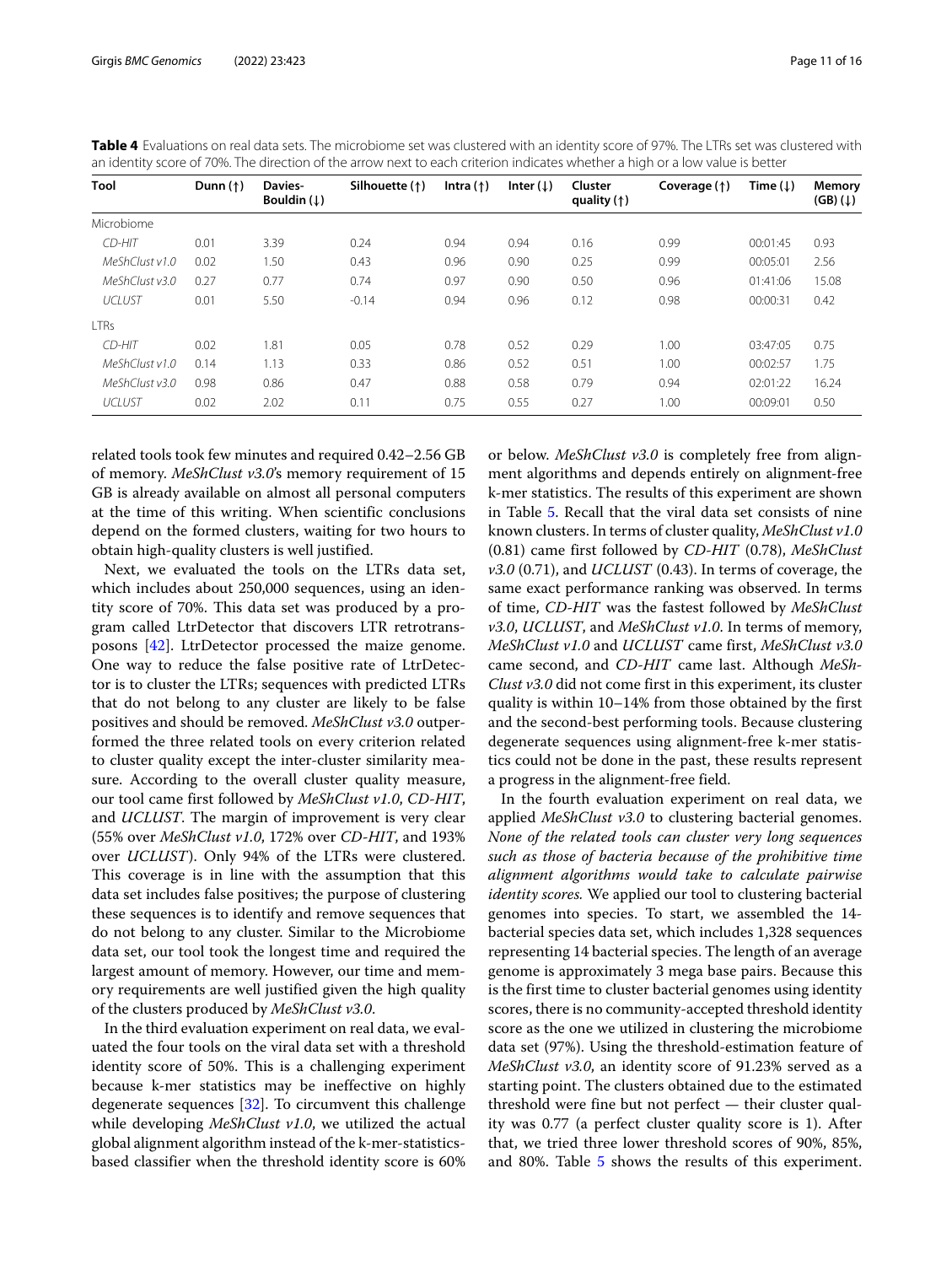<span id="page-11-0"></span>

| <b>Table 5</b> Evaluations on the viral and the 14-bacterial-species data sets. The viral set was clustered with an identity score of 50%; it |
|-----------------------------------------------------------------------------------------------------------------------------------------------|
| includes nine clusters representing nine viruses. The 14-bacterial-species set was clustered with multiple identity scores; it includes 14    |
| clusters representing 14 bacterial species. We mark MeShClust v3.0 with "auto" when the threshold is estimated automatically,                 |
| otherwise a specific threshold is provided to the tool                                                                                        |

| Tool                     | Purity $($ $\dagger)$ | Jaccard $($ $\dagger)$ | G-Measure (1) | Cluster<br>quality $(†)$ | Coverage (1) | Time $(1)$ | Memory<br>$(GB)(\downarrow)$ |
|--------------------------|-----------------------|------------------------|---------------|--------------------------|--------------|------------|------------------------------|
| Viral data set           |                       |                        |               |                          |              |            |                              |
| CD-HIT                   | 0.97                  | 0.67                   | 0.77          | 0.78                     | 0.95         | 00:00:02   | 0.18                         |
| MeShClustv1.0            | 0.91                  | 0.72                   | 0.83          | 0.81                     | 0.98         | 00:00:28   | 0.08                         |
| MeShClust v3.0           | 0.96                  | 0.56                   | 0.72          | 0.71                     | 0.72         | 00:00:07   | 0.12                         |
| <b>UCLUST</b>            | 1.00                  | 0.26                   | 0.46          | 0.43                     | 0.64         | 00:00:17   | 0.08                         |
| 14-bacterial-species set |                       |                        |               |                          |              |            |                              |
| MeShClust v3.0 (0.80)    | 1.00                  | 1.00                   | 1.00          | 1.00                     | 1.00         | 00:29:36   | 14.09                        |
| MeShClust v3.0 (0.85)    | 1.00                  | 0.93                   | 0.97          | 0.97                     | 0.91         | 00:46:01   | 14.11                        |
| MeShClust v3.0 (0.90)    | 1.00                  | 0.64                   | 0.76          | 0.78                     | 0.96         | 00:42:54   | 14.21                        |
| MeShClust v3.0 (auto)    | 1.00                  | 0.62                   | 0.73          | 0.77                     | 0.93         | 02:48:41   | 14.21                        |

The clusters due to the 80% and 85% threshold scores had high cluster quality and high coverage, suggesting that bacterial genomes of the same species are 80-85% identical to each other. Using a threshold identity score of 84%, we clustered the bacterial data set, which consists of 10,562 sequences with an average length of 3.7 mega base pairs. This experiment represents a stress test for *MeShClust v3.0* because of the high time and memory requirements. *MeShClust v3.0* successfully clustered this data set in about 50 hours using 56 GB of memory, resulting in 482 clusters of size 2 or greater covering 67% of the data set. To the best of our knowledge, this is the first time long sequences such as those of bacterial genomes can be clustered using identity scores.

#### **Discussion**

#### **The scaled-up mean shift algorithm in action**

Figure [2](#page-11-1) shows detail about how *MeShClust v3.0* discovered centers in the Numerous-97 training data set, which includes 5,000 clusters and more than one million



<span id="page-11-1"></span>plot shows the number of sequences accumulated in the reservoir; this number changes in the first data pass (Pass 1) and is zero in the second and third data passes (Pass 2 and Pass 3). The bottom plot shows the number of sequences read during the three data passes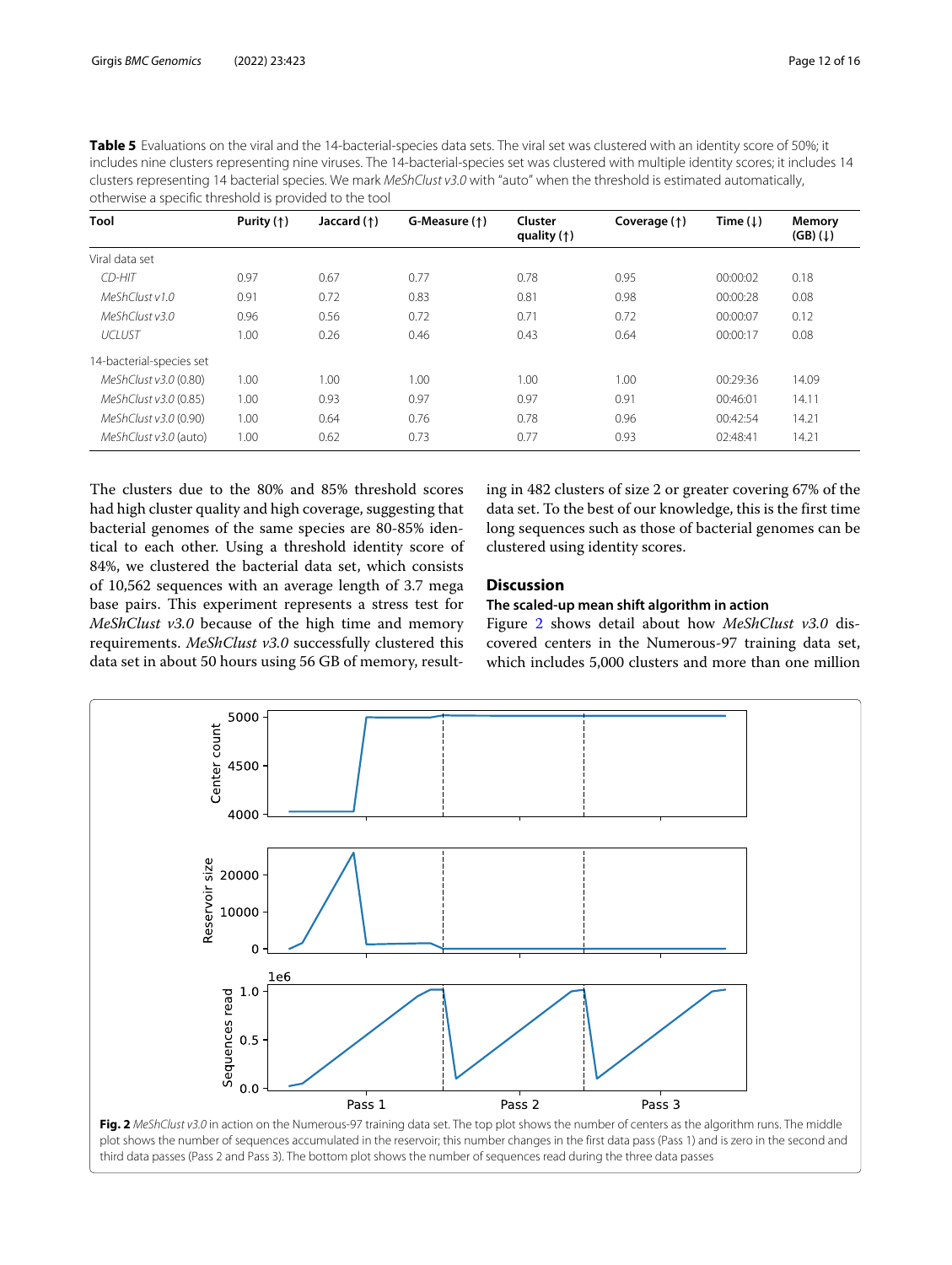sequences. The bottom plot of Fig. [2](#page-11-1) shows the number of sequences read as *MeShClust v3.0* progresses. Recall that *MeShClust v3.0* employs an out-of-core strategy, in which the tool processes input sequences batch by batch. *MeShClust v3.0* scanned the data three times until it converged. The middle figure shows the number of sequences that do not belong to any of the clusters discovered so far; these sequences are kept in the reservoir. The reservoir is utilized during the first data pass only; therefore, it is empty during the second and third data passes. The top plot shows the number of discovered centers as the tool runs. All centers are discovered in the first data pass; the first set of centers were discovered by the main mean shift instance that was started with a quadratic initialization step. Additional centers were discovered by running an independent instance of the mean shift with a quadratic initialization step when 25,000 (the batch size) sequences were accumulated in the reservoir. For this reason, every increase in the number of centers is associated with a decrease in the reservoir size due to removing a batch. The number of discovered centers decreased a little bit (from 5,016 to 5,012) during the second data pass because some centers were merged. The number of centers did not change at all during the third data pass, resulting in convergence.

#### **Effects of the all-vs-all block size on** *MeShClust v3.0*

To evaluate the effects of the all-vs-all block size on the performance of *MeShClust v3.0*, we ran our tool using different block sizes (1k, 2k, 5k, 10k, 15k, 20k, 25k, and 46k) and measured cluster quality, percentage of true centers, coverage, time, and memory (Fig. [3\)](#page-12-0). Recall that this block of sequences is used for initializing the mean shift algorithm, which applies *Identity* to calculating the similarity scores of every unique pair of sequences in this block. In other words, *Identity* performs all-vs-all on this block of sequences. This step is the most time-consuming step in *MeShClust v3.0*. The larger the block size is, the more time and memory are required. We performed this experiment on four training data sets: 60-Short, 70-Medium, 80-Long, and 97-Numerous. Each of the first three data sets includes less than 25k sequences, whereas the 97- Numerous set includes more than one million sequences.

First, we looked at cluster quality (the harmonic mean of purity, Jaccard index, and G-Measure). On the small data sets (60-Short, 70-Medium, and 80-Long), the block size seems to have no effect on cluster quality. On the large data set (97-Numerous), we observed a minor increase in performance as the block size increased; almost the same cluster qualities were obtained using a size of 10k or larger. After that we looked at the percentage of true centers identified. On the small data sets, using large blocks (20– 25k) resulted in identifying more true centers than using small sizes. The same trend was observed on the large data set, but it was not as strong as that observed on the small data sets. In general, the percentage of true centers increases with using large block sizes. This observation is consistent except on the 1k and the 2k block sizes on the small data sets. Determining the true centers depends on the availability of sequences of the same cluster in a block. If these sequences are well distributed, i.e., represent the entire cluster, the true center is likely to be found. How-



<span id="page-12-0"></span>**Fig. 3** The effects of the size of the all-vs-all block on cluster quality, percentage of true centers, time, and memory. Figures **a**–**d** are produced by evaluating MeShClust v3.0 using different block sizes (1k, 2k, 5k, 10k, 15k, 20k, and 25k) on three small data sets: Short 60, Medium 70, and Long 80; each of these sets consists of less than 25k sequences and includes 100 clusters. Figures **e**–**h** are produced by evaluating MeShClust v3.0 using different block sizes (1k, 2k, 5k, 10k, 15k, 20k, 25k, and 46k) on one large data set (the Numerous 97 set), which includes more than one million sequences and 5,000 clusters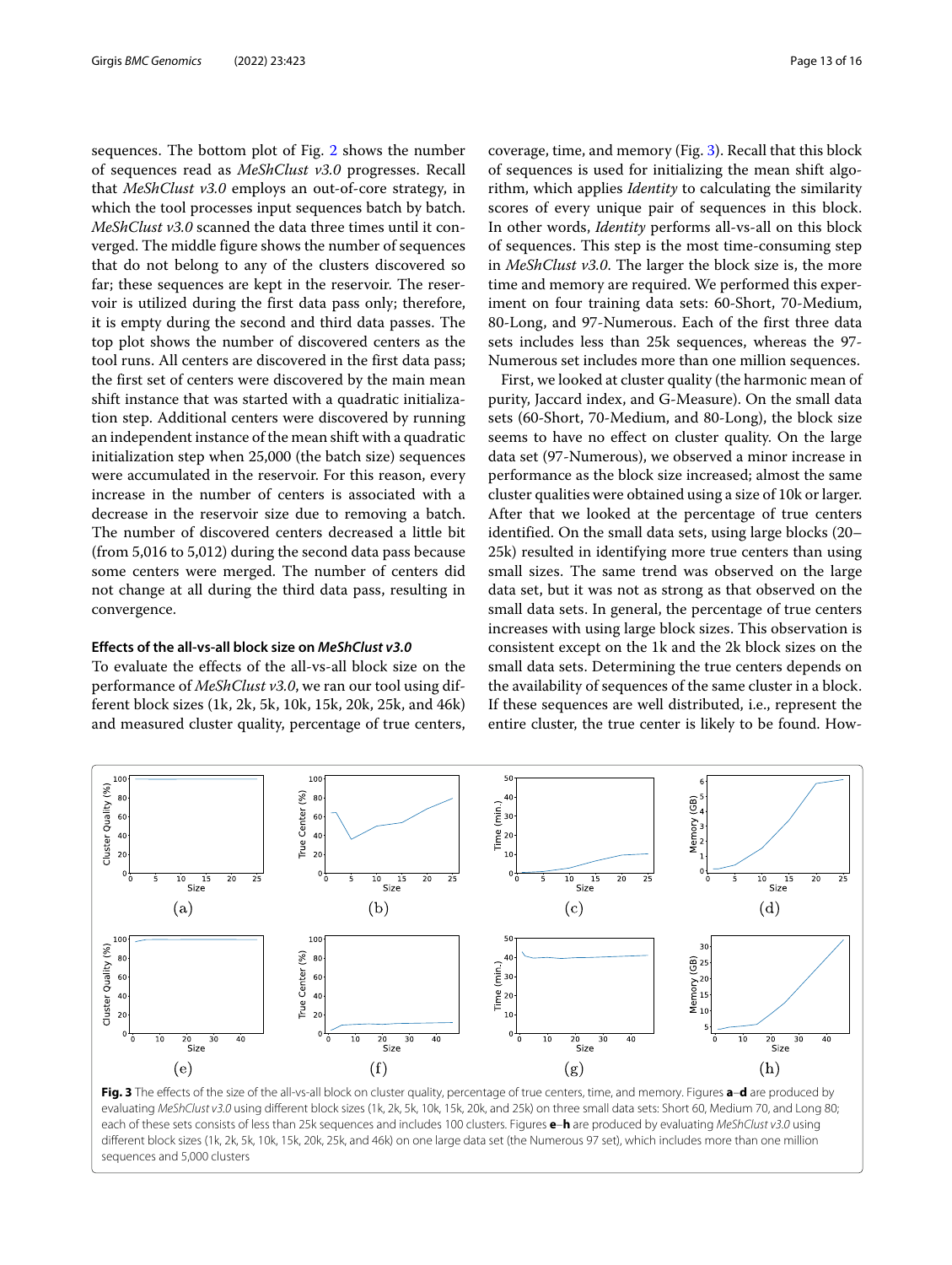ever, if the majority of these sequences come from one part of the cluster, i.e., they are not well distributed, the true center is unlikely to be found. Clearly, the block size has an effect on the distribution of sequences that belong to the same cluster in a block; this effect is more noticeable in the cases of small blocks. The block size has almost no effect on the coverage measure (99.6–99.7% on average on the three small data sets and 99.6–99.9% on the large data set).

With respect to time, *MeShClust v3.0* took longer time using large blocks than using small blocks on the three small data sets. This time trend is expected because *MeShClust v3.0* utilized one mean shift instance with the quadratic initialization step while processing the small sets. On the large data set, the time requirements due to different block sizes were very similar. Processing small blocks takes shorter time and discovers a smaller number of new centers than processing large blocks. The smaller the number of discovered centers is, the more frequent executing the mean shift with the quadratic initialization step occurs and vice versa, i.e., these two trends balance each other. Finally, we looked at memory, which increases as the block size increases.

In sum, using a large block size is likely to result in identifying more true centers than using a small size but at the cost of memory. Further, cluster quality due to a large block size is likely to be better than that due to a small block size — specially on large data sets.

#### *MeShClust v1.0* **versus** *MeShClust v3.0*

Even though *MeShClust v1.0* and *MeShClust v3.0* are both based on the mean shift algorithm, their adaptations of the algorithm are completely different. *MeShClust v1.0* consists of two stages. In the first stage, it builds initial clusters one at a time. First, *MeShClust v1.0* sorts its input sequences according to length. Starting with the shortest sequence as the initial center of the first cluster, it scans all input sequences for sequences that are similar to the center. The mean of these sequences is calculated (sequences are converted into k-mer histograms) and a representative sequence is selected. This representative sequence becomes the new center of the cluster. The just-found, similar sequences are removed from the input sequences. Next, *MeShClust v1.0* scans the remaining sequences for sequences that are similar to the new center. This procedure  $-$  (i) find similar sequences, (ii) calculate a new mean, and (iii) find a representative sequence is repeated until no new similar sequences can be found. At that time, the cluster is put aside, and a new sequence is selected from the remaining sequences to be the initial center of the new cluster. The new sequence is the closest sequence (among the remaining sequences) to the center of the previous cluster. The first stage results in a semisorted list of clusters. In the second stage, *MeShClust v1.0* attempts to merge a cluster with the five clusters before it in the list and the five clusters after it in the list. In contrast to *MeShClust v1.0*, *MeShClust v3.0* builds many clusters at the same time — not only one. *MeShClust v3.0* attempts to merge a cluster with every other cluster — not only the neighboring 10 clusters. *MeShClust v3.0* may scan input sequences as many times as needed until the algorithm converges — not only two stages. *MeShClust v3.0* processes input data batch by batch — the entire data set is *not* loaded in memory. For this reason, *MeShClust v1.0* cannot process very large data sets.

*MeShClust v3.0* is alignment free, whereas *MeShClust v1.0* is not entirely alignment free. *MeShClust v1.0* determines sequence similarity using a machine-learningbased classifier that is trained on identity scores produced by a global alignment algorithm. *MeShClust v3.0* utilizes *Identity* whose core is a regression model trained on identity scores that are calculated by introducing mutations into real sequences, i.e., alignment algorithms are never used. For this reason, *MeShClust v3.0* can be applied to very long sequences, e.g., bacterial genomes, but *MeSh-Clust v1.0* cannot be applied because of the impractical long time a global alignment algorithm would take on such long sequences. When the threshold identity score is less than or equal to 60%, *MeShClust v1.0* uses a global alignment algorithm — instead of the classifier — to determine the similarity between a sequence and the center of a cluster, whereas *MeShClust v3.0* uses *Identity* which is completely alignment free.

The classifier utilized in *MeShClust v1.0* depends on four features only and applies a greedy strategy for feature selection, whereas *MeShClust v3.0* utilizes *Identity* that employs the best-first algorithm to select features from 903 statistics, i.e., a stronger feature-selection algorithm and many more informative features than those utilized in *MeShClust v1.0*.

#### *MeShClust v2.0*

The adaptation of the mean shift algorithm in *MeSh-Clust v2.0* [\(https://github.com/BioinformaticsToolsmith/](https://github.com/BioinformaticsToolsmith/MeShClust2) [MeShClust2\)](https://github.com/BioinformaticsToolsmith/MeShClust2) is the same as that of *MeShClust v1.0*. The difference between the two versions is that the second version's classifier utilized in selecting similar sequences does not utilize alignment algorithms to generate identity scores for training; it generates — similar to *Identity* — semi-synthetic sequence pairs with known identity scores.

#### **Runtime analysis of** *MeShClust v3.0*

Two cases should be considered when we analyze the runtime. In the first case, the data size (*n*) is smaller than the all-vs-all block size (*b*). Here, the algorithm is quadratic with respect to the data size, i.e.,  $O(n^2)$ , because of the initialization step, which requires calculating the identity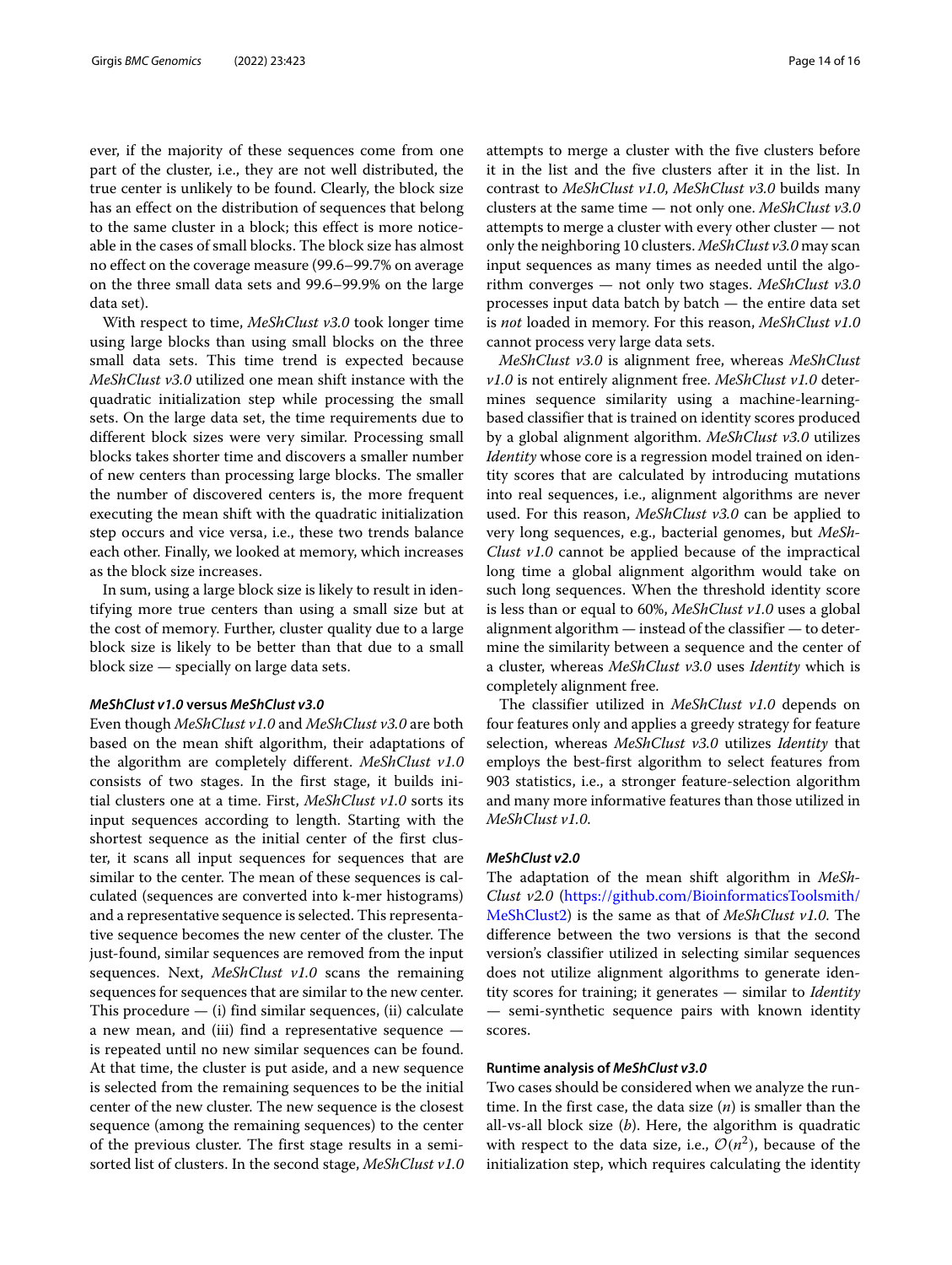scores of all unique sequence pairs. In the second case, the data size is larger than the block size. Here, the scaled-up version of the algorithm (i.e., the out-of-core strategy) is applied, processing block by block. When the mean shift algorithm is initialized, it requires calculating the identity scores of all unique sequence pairs in the provided block. This step is quadratic with respect to the all-vs-all block size, i.e.,  $\mathcal{O}(b^2)$ . The quadratic, initialization step is applied at the beginning of the algorithm and when there are enough sequences in the reservoir. When the mean shift is not initialized, it requires calculating the identity scores between sequences in a new block and the identified centers. The runtime of this step is  $\mathcal{O}(cb)$ , *c* is the number of centers. There are *n*/*b* blocks approximately. The runtime of the scaled-up version is  $O(n \max(b, c))$ . In sum, the algorithm is quadratic,  $\mathcal{O}(n^2)$ , if the size of the input sequences is smaller than the block size. Otherwise, the runtime of the scaled-up version is  $\mathcal{O}(n \max(b, c))$ ; this runtime is linear  $(\mathcal{O}(n))$  when *b* and *c* are smaller than — and independent of — the data size.

#### **Conclusions**

Computational tools for clustering DNA sequences are utilized in many studies in molecular biology. Two pioneering tools — *CD-HIT* and *UCLUST* — are based on greedy algorithms. For this reason, they may result in fragmented clusters and are unable to identify the true centers of the clusters they form. Further, these widely used tools cannot be applied to clustering long sequences such as those of bacterial genomes. Earlier, we developed *MeShClust v1.0*, which is based on the mean shift algorithm to address some of the limitations of *CD-HIT* and *UCLUST*. Although the adaptation of the mean shift algorithm in *MeShClust v1.0* was a step forward, it was not the original algorithm. We are convinced that applying the original mean shift algorithm should result in high-quality clusters. In this work, we propose *MeShClust v3.0*, which applies the original mean shift algorithm on small data sets and a scaled-up version of it on large data sets.

The main contributions of *MeShClust v3.0* are:

- High-quality clusters;
- Clustering long sequences as those of bacterial genomes using identity scores for the first time;
- Clustering large data sets that cannot fit in memory using the mean shift algorithm;
- Automatic estimation of the threshold identity score; and
- Progress towards using alignment-free k-mer statistics in clustering degenerate DNA sequences.

*MeShClust v3.0* represents progress in terms of cluster quality and scale, resulting in accurate biological insights and providing opportunities for new studies.

#### **Availability and requirements**

**Project name**: *MeShClust v3.0*

**Project home page**: [https://github.com/Bioinformatics](https://github.com/BioinformaticsToolsmith/Identity) [Toolsmith/Identity](https://github.com/BioinformaticsToolsmith/Identity)

**Operating system(s)**: UNIX/Linux/Mac

**Programming language**: C++

**Other requirements**: GNU g++ 7.5.0 or later, GNU Make, and CMake v3.10

**License**: The source code is licensed under Affero General Public License version 1 and the data are licensed under Creative Commons Attribution-NonCommercial-ShareAlike 4.0 International Public License (CC BY-NC-SA 4.0)

**Any restrictions to use by non-academics**: Alternative commercial license is required

#### **Abbreviations**

GB: Gigabyte; LTR: Long Terminal Repeat; bp: Base Pair

#### **Supplementary Information**

The online version contains supplementary material available at [https://doi.org/10.1186/s12864-022-08619-0.](https://doi.org/10.1186/s12864-022-08619-0)

<span id="page-14-0"></span>**Additional file 1:** Results on the synthetic testing data sets. This file includes the results of evaluating CD-HIT, MeShClust v1.0, MeShClust v3.0, and UCLUST on all synthetic testing data sets. Results shown in Table [3](#page-8-0) were derived from this file. File format is MS Excel (.xlsx).

#### **Acknowledgements**

We thank the anonymous reviewers for their comments, which have improved our manuscript.

#### **Authors' contributions**

HZG designed and implemented the software, designed and conducted the evaluation experiments, produced the results, and wrote the manuscript. The author read and approved the final manuscript.

#### **Funding**

This research was supported in part by Frank H. Dotterweich College of Engineering of Texas A&M University-Kingsville. The funding organization has no role in the design of the study and collection, analysis, and interpretation of data and in writing the manuscript.

#### **Availability of data and materials**

The source code of MeShClust v3.0 is available on GitHub

[\(https://github.com/BioinformaticsToolsmith/Identity\)](https://github.com/BioinformaticsToolsmith/Identity). Our results on the testing synthetic data sets are available in Additional file 1. All synthetic data sets — training and testing — and the maize LTRs are available on GitHub [\(https://github.com/BioinformaticsToolsmith/IdentityData\)](https://github.com/BioinformaticsToolsmith/IdentityData). The microbiome data set [\[36\]](#page-15-28) is available through the European Nucleotide Archive (accession number: ERA000159). The viral set was obtained from viruSITE [\[37\]](#page-15-29); it is available as Supplementary data set 9 of [\[20\]](#page-15-15).

#### **Declarations**

#### **Ethics approval and consent to participate** Not applicable.

**Consent for publication** Not applicable.

#### **Competing interests**

The author declares that he has no competing interests.